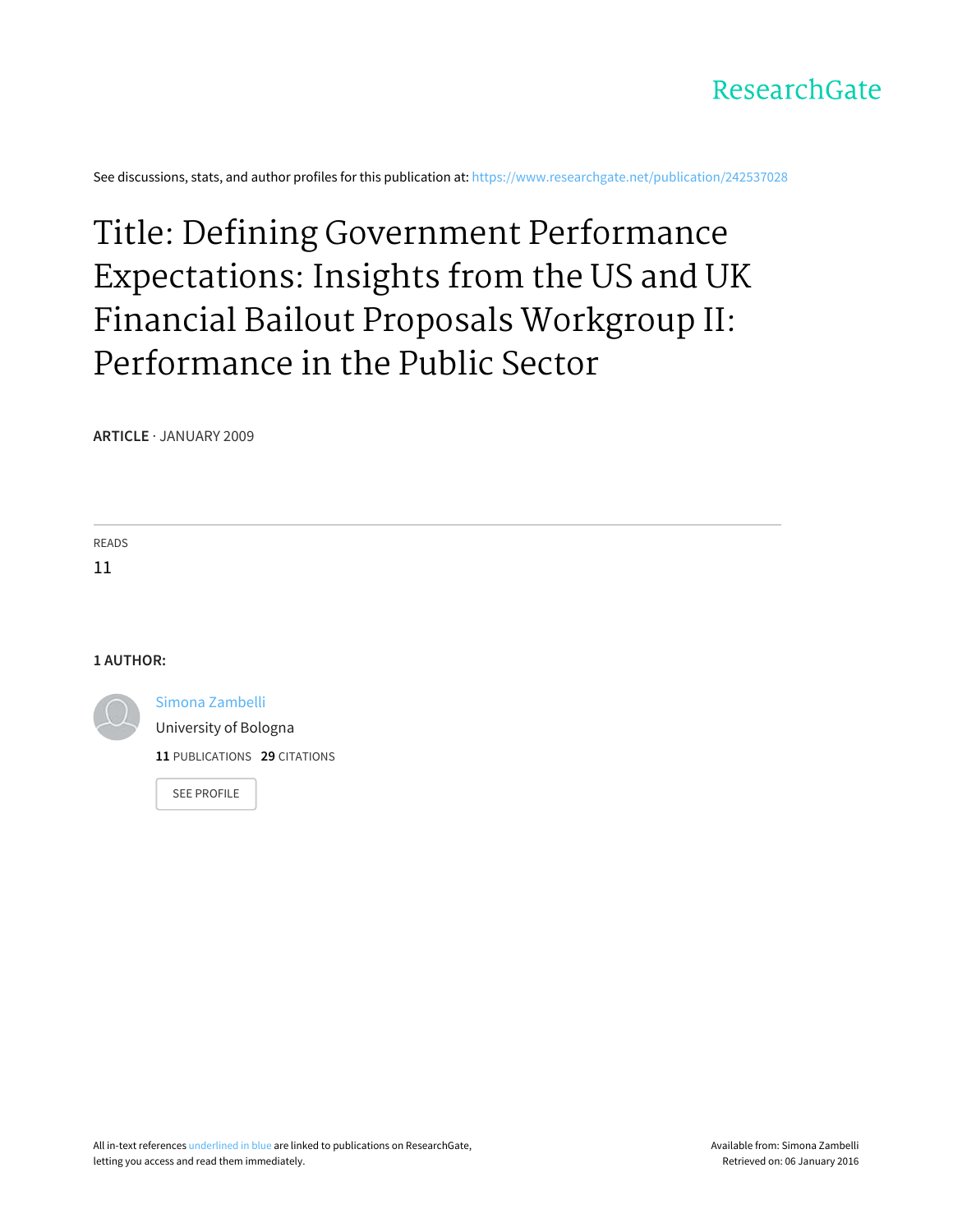**Title: Defining Government Performance Expectations: Insights from the US and UK Financial Bailout Proposals** 

**Workgroup II: Performance in the Public Sector**

**Authors**: Eric A. Scorsone, Ph.D. Co‐Chair, State and Local Government Program Department of Agricultural, Resource and Food Economics Michigan State University (517) 353‐9460 scorsone@msu.edu & Simona Zambelli, Ph.D. Assistant Professor Department of Finance University of Bologna at Forli

**Abstract**: The economic and financial crisis of 2008 has raised some particularly challenging issues regarding assessing the performance of proposed financial institution bailout solutions. The need for quick action to avoid financial disaster often precluded a full airing of the possible advantages and disadvantages associated with the accountability and performance indicator mechanisms put in place. Now, a vigorous debate is occurring over performance indicators related to the effectiveness, efficiency and equity aspects of the solutions that have been implemented both in the U.S. and Europe. The United States major bailout proposal was the Troubled Assets Relief Program (TARP) overseen by the Office of Financial Stability in the US Department of Treasury which has taken major ownership positions in US banks. The British bailout plan called the Bank Recapitalisation Scheme (BRS) is being directed by HM Treasury and the United Kingdom Financial institutions, Corp. which has also taken equity positions in major UK banks. These similarities and differences form the backdrop for the empirical case studies. The particular nature of these government programs make them ideal candidates for an extreme type case analysis in the characterizing the fight over defining performance. Not surprisingly, a host of academics, private financial institutions, government agencies and even intergovernmental governing bodies such as the IMF are airing their respective performance definitions. The competition between these bodies will serve as the empirical basis for assessing the arguments and motivations over how to define performance in the context of the bank bailouts. These case studies will be analyzed in the performance regime and competing values conceptual frameworks as initially brought together in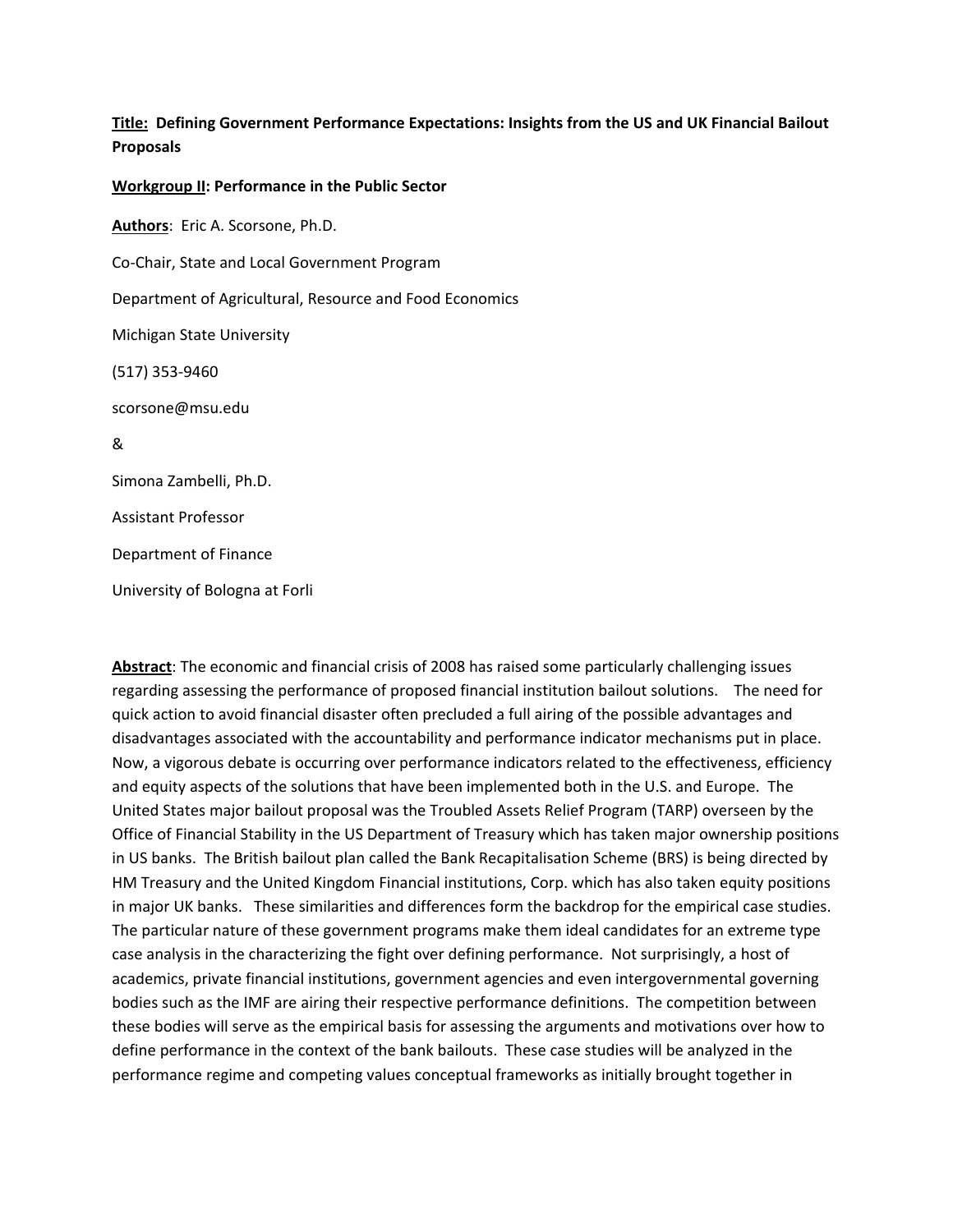Talbot (2008)<sup>1</sup>. The performance regime frame will help assess the institutional forces who are attempting to exert influence over indicators. The competing values frame advances the notion that there are four major types of models by which social relationships are constructed and the form through the regime influences impact indicators and performance definitions. The major new contribution presented here will be in using these case studies to define the types of variables and factors that drive different types of private and public agents in constructing the definition of performance as well as advancing this combination of the performance regime and competing values framework. It is felt that these financial bailouts provide a rich set of data upon which new insights and the advancement of knowledge can be constructed. The United States and United Kingdom models represent important cases where large scale financial bailouts have occurred in two countries that have similar business cultures and yet there remain important differences in their approaches.

<sup>&</sup>lt;sup>1</sup> Talbot, Colin . "Introduction – The Rise of the Performance Measurement Movement". July 2, 2008.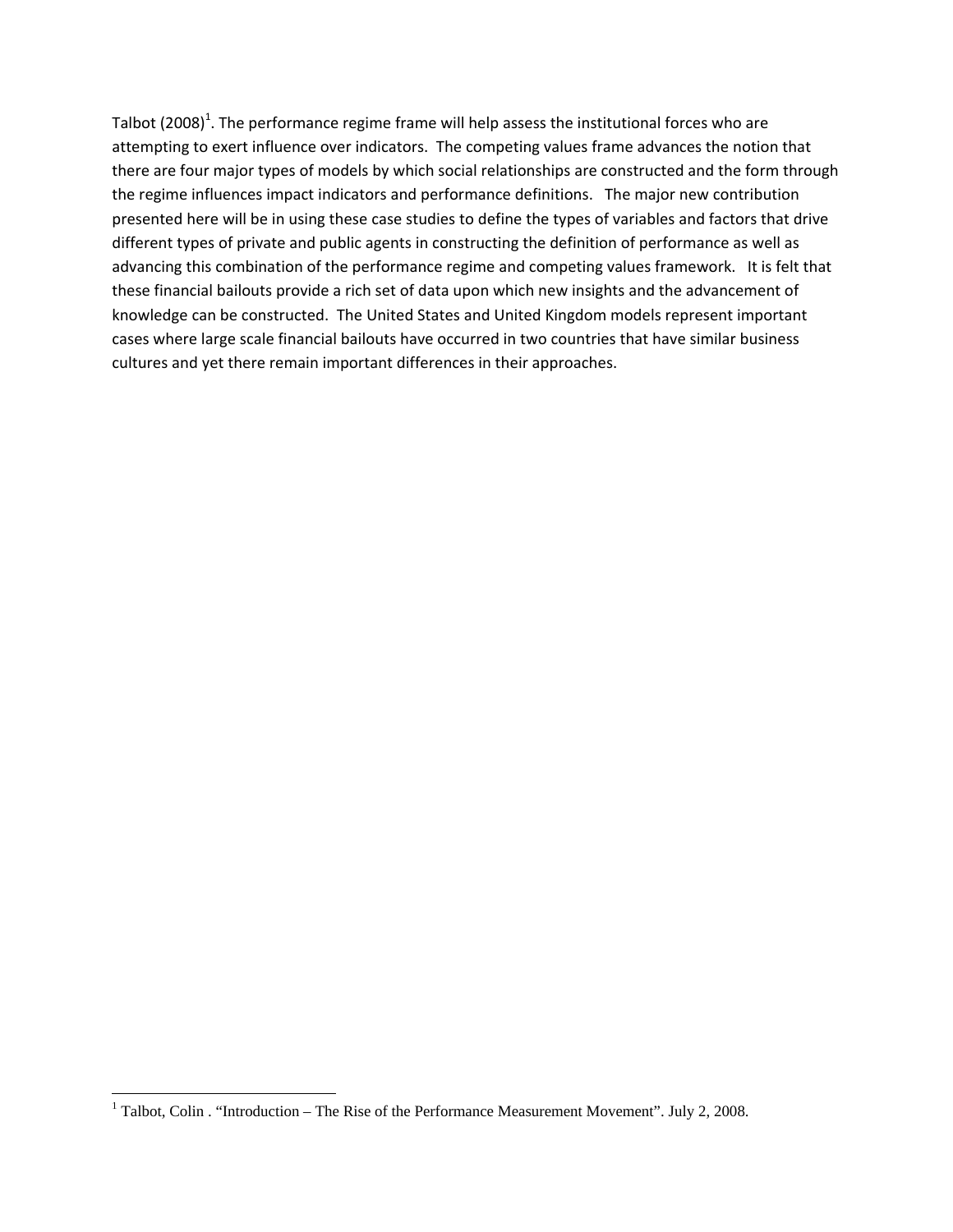## **I. Introduction**

Most western national governments now have formal systems of performance measurement and management. These systems are intended to serve as one basis for guiding and steering managers, having a role in the budget allocation process and allowing a government to set national priorities and evaluate success and failure. In truth, these systems serve these ends in often very imperfect ways. Regardless, they have a certain legitimacy by the very existence and the time allocated to undertaking such ventures. While there has been significant research and examination of the status and comparison of such systems (for example, Halligan and Bouckaert, 2008), there has been less emphasis's on examining comparison in how these systems change over time.

Performance indicators and entire performance management systems are dynamic in both structure and content over time. Witness, the US system as it evolved from the Government Performance and Results Act under President Clinton to the Performance Assessment Rating Tool under President Bush the likely further reinvention by President Obama. There is a gap in our knowledge base on how and why such systems change over time. Particularly relevant is a side by side comparison in changes in performance management systems over time. This paper seeks to make an advance in the literature by examining the impact of an extreme event or shock on an existing performance indicator system and attempts to define and redefine performance indicators in the UK and the US.

Given the scale and scope of national governments, it is sensible to focus on one particular aspect of government to undertake a comparative analysis and attempt to control to some extent for extraneous factors. The current global financial crisis provides an interesting setting for examining changes in performance indicators. Just as a physician learns from extreme patient cases, so public administrations scholars can learn from extreme cases and the impact they have on performance indicator systems. The test subjects are the United States and United Kingdom national treasuries and financial regulatory systems. In both countries, the Treasury department has formal performance management systems in place with well developed performance indicators. At least some extraneous factors, such as the type of banking system, type of economy and other sociodemographic factors, have common ground as compared with other possible test subjects. Finally, both countries have been subjected to a severe financial crisis due to the unwinding of mortgage backed security assets. These similarities and controlled differences make for an interesting case study analysis. Using these examples, the goal is to advance the literature on understanding dynamics in performance indicators systems.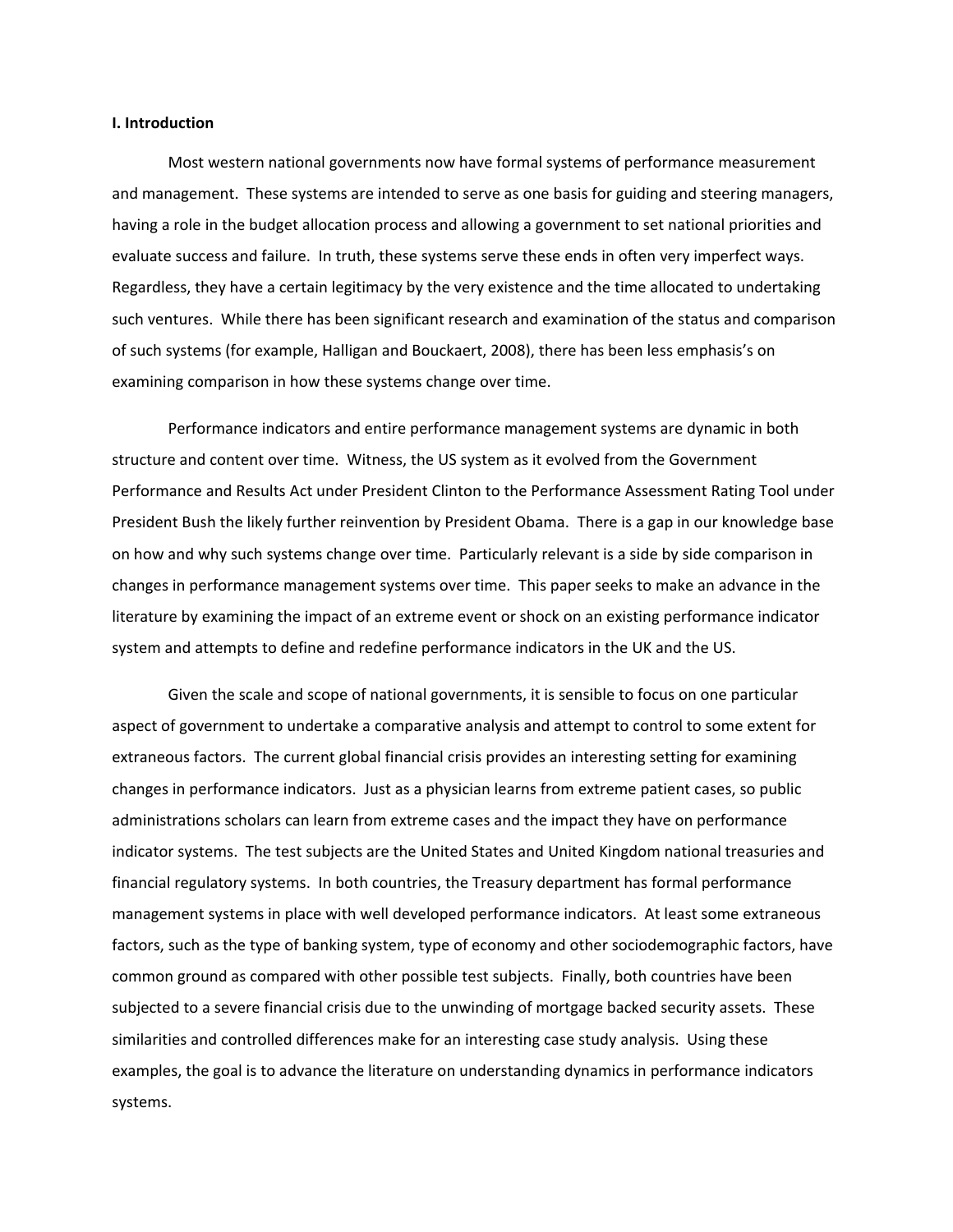#### **II. Setting the stage: Previous Performance Management Frameworks**

There have been several different approaches to understanding the structure, adoption and implementation of performance management systems in the public sector. Bouckaert (1993) and Bouckaert and Halligan (2008) identify three major criteria that performance management systems must be compared against including validity, legitimacy and functionality. Validity refers to a characteristic of performance measurement systems that indicates the measures do capture the behavior or results that are actually occurring in a government system. Using Bouckaert's words, "a valid measure is one that is sound, cogent, convincing, and telling" (Bouckaert, 1993: 31). Legitimacy refers to a characteristic of a performance measurement system as to whether it is trusted or believed in by agents, or stakeholders that could include internal groups such as employees or external groups such as citizens or business associations. Functionality is the third characteristic that can be used as a criterion to evaluate performance measurement systems. This characteristic refers to whether the organization receives or infers benefits from the implementation and use of performance measures. This framework is more of a normative or ideal type system rather than an explanatory framework. It does present one of the most comprehensive frameworks for assessing public performance management systems.

Moynihan (2008) is another author who presents a framework for understanding the adoption and implementation of performance management reforms. He uses an interactive dialogue model to understand the phenomena. The framework, unlike the dominant rational economics type approach, sees information being used by actors as a part of a social forum in which public policy decisions are being deliberated and carried out. In this context, information has use through the social forum its impact on decision making is neither rational nor linear has traditional economic type approaches to information use would be expected to favor. In economics, information is often viewed as a commodity with a price which rational actors will invest in up to the point that net benefits are maximized. Information is separate from the actors in this model and exists as its own entity independent of the actors. The interactive dialogue model assumes that information is inherently a social phenomenon which is created and shaped by actors via their interaction. In this context, impact and use must be determined in a manner far different from the rational economics approach.

A different approach to performance measurement and management has been introduced by Colin Talbot and others known as the performance regime (Talbot et al, 2005). In this context, the regime is the set of actors who share the definitions and standards used in a performance management system. Again, the emphasis is on the institutional or social nature of performance information. These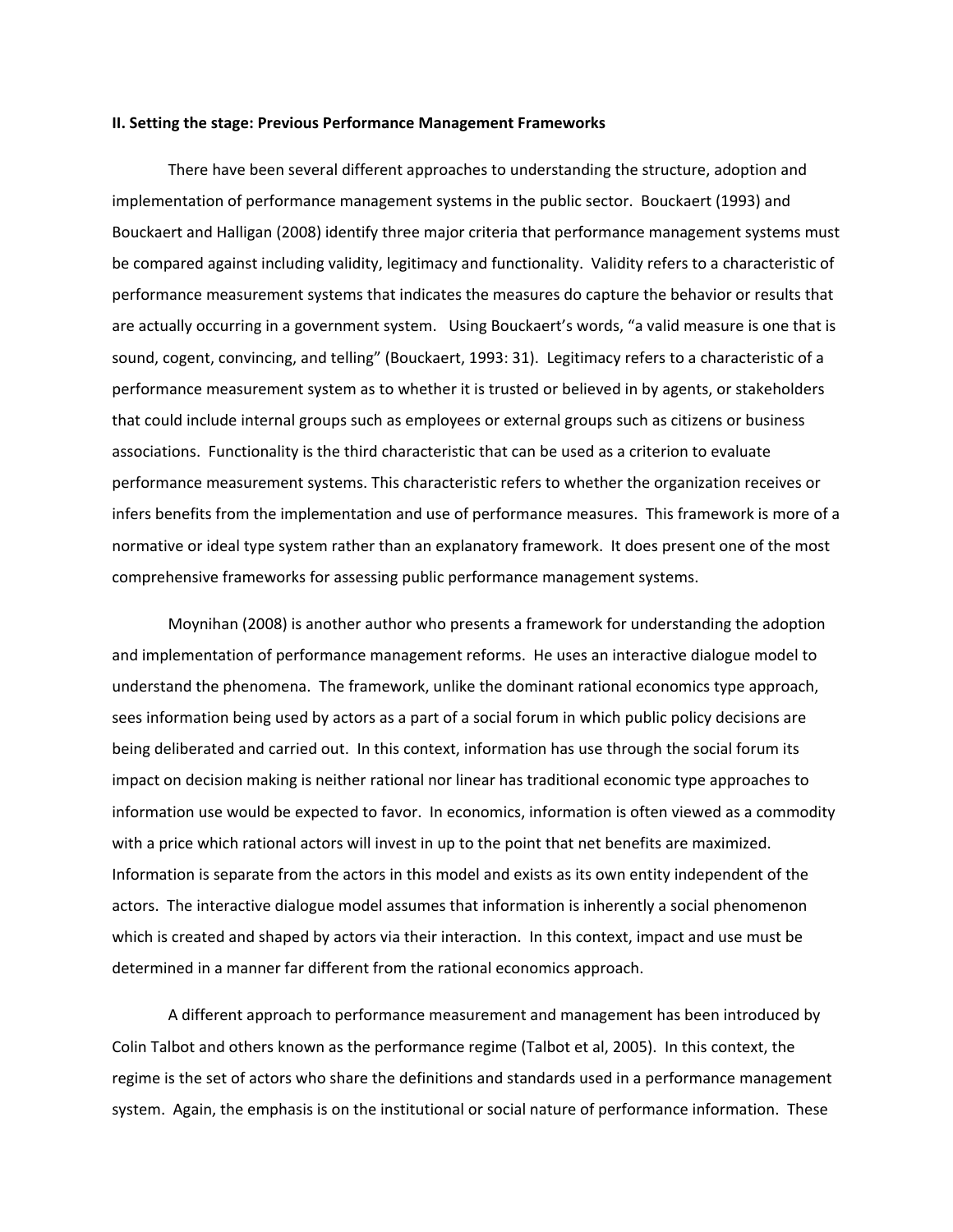ideas remind us of the larger framework within which performance indicator systems are situated and influenced.

Pollitt reminds us that policy and management take place over time and this dimension has been neglected by research in the past (Pollitt, 2008). He presents several models that incorporate time into policy and management including traditional history, path dependency, cycles, sociological and organizational approaches. The recent analysis seeks to incorporate time as a dimension in understanding the evolving nature of the performance management systems at the UK and US treasuries. A baseline question is whether the financial crisis will shape both the short and long term structure of these systems. One possibility is that the crisis will only be a temporary blip on an otherwise stable performance system. Another possibility is that the performance system will experience a tectonic shift due to the crisis with major changes to indicators, goals and its entire structure.

Pollitt (2008) explores the "logic of escalation" in performance management systems. He examines changes in performance measurement indicators in the health systems of the UK and the Netherlands. He finds that over time authorities continue to expand the number and complexity of indicators measured and managed. This is due to the continual finding of gaps in the knowledge base and further that old indicators do not get replaced but rather are added to new indicators. However, he also finds a cycle where occasional attempts are made to create indexes are summative performance indicators as the system becomes too complex and then the cycle begins again.

Pollitt et al. (2007) also describe the different trajectories that "performance regimes" exhibit. They examine performance systems in the UK and Netherlands over the past thirty years. Again, they find that the number and complexity of indicators expands over time. Further, in turn, the complexity of the indictors makes it difficult for politicians and citizens to use the system for decision making. In essence, the system becomes captured by experts. This cycle is evident in both countries and reinforces findings from Pollitt's other work.

An early paper by Pollitt (1989) explored performance indicators in the long term. In this case, he examined the UK National health service in the 1980's. Again, he found that over time politician's interest in the system waned and middle managers were better able to manipulate the system. Even in this early work, Pollitt finds a system where performance indicators continue to increase in number and complexity, driven by experts, and that the usability of such a system by citizens and politicians declines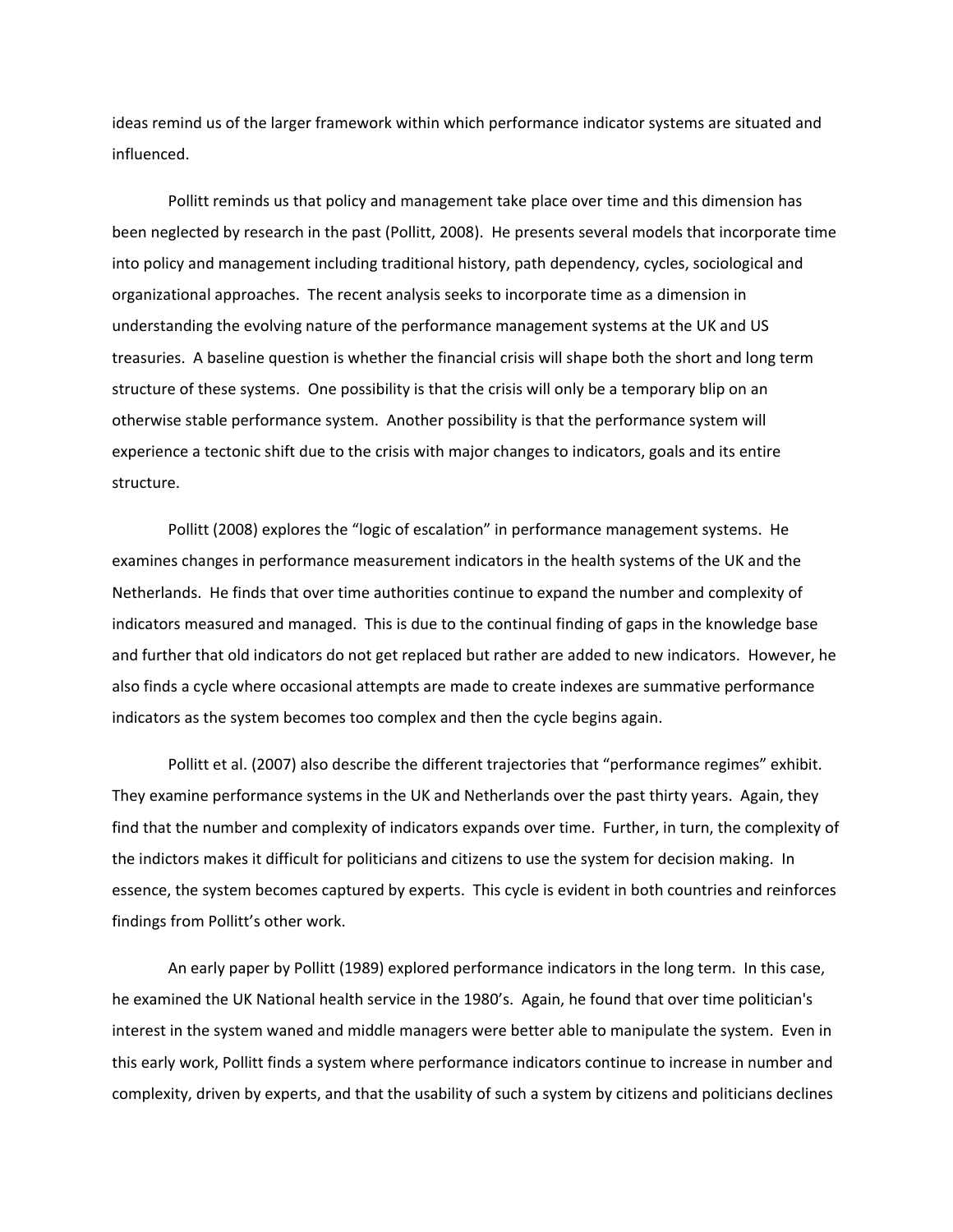over time. These findings drive the research question posed in this paper where we explore the initial impact of global financial crisis on performance indicators as expressed by national treasuries and associated financial regulators.

This paper attempts to build on Christopher Pollit's work to understand how performance management system systems are subject to pressures for change and redefinition over time. As stated previously, the setting is the bank bailouts and the financial crisis of 2008 and 2009 in the UK and US. Bouckaert and Halligan's criteria will also be used to provide some assessment of both the current performance management systems in the two countries as well as proposed changes to such systems. These methodological tools will be used to advance our understanding of how performance managements are debated and redefined over time.

# **III. Background to a Crisis: Toxic Assets and Bank Bailouts**

In October 2008, both the U.S. and U.K. governments moved into place massive bank bailout legislation and implementation. The Emergency Economic Stabilization Act of 2008 (EESA), the US bank bailout plan, is one of the most important laws in modern American economic history. The UK government using existing authority moved also to undertake a massive bank bailout scheme known as the Bank Recapitalisation Scheme (BSR). The main purpose of these efforts was to stabilize what was considered a failing financial system due to the implosion of the mortgage asset‐backed security system. The genesis of these bank bailouts originates from the subprime mortgage, so called toxic assets, crisis that finally cumulated in the failure and insolvency facing Lehman Brothers Investment firm and the AIG insurance corporation in the middle of September 2008. While there were warning signs in the latter part of 2007 and the early part of 2008 of serious problems in the financial system, it was these individual firm crises that led to the passage of this landmark legislation in both countries.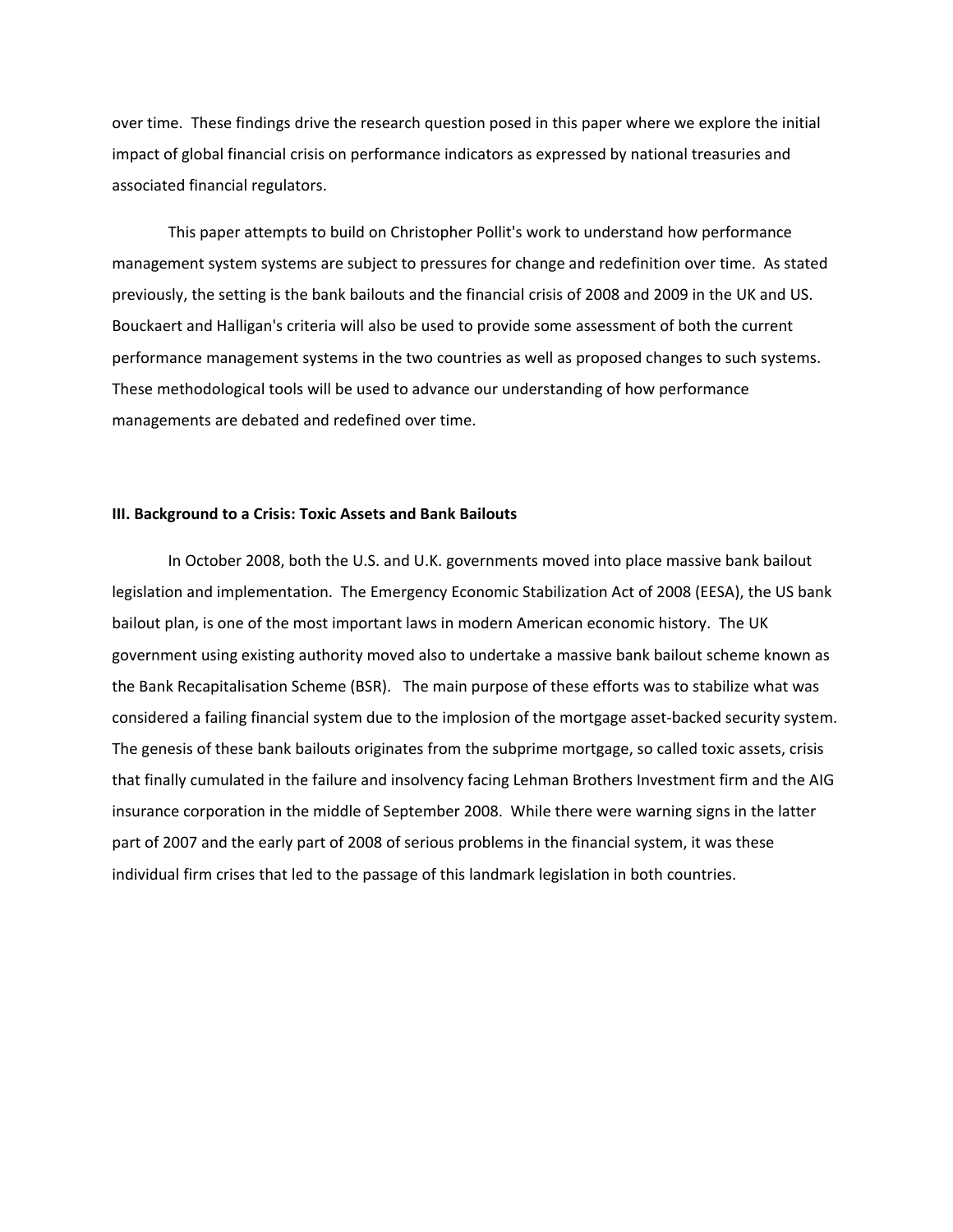#### *U.S. Bank Bailout Law*

The proposed law in the United States was originally introduced to Congress by U.S. Treasury Secretary Henry Paulson on September 21, 2008. As conceived, the plan asked Congress for access to \$700 billion to purchase troubled assets from banks who were in serve danger of failing due to the collapsing asset backed security market. As these assets fell in value, banks were forced to come up with further capital to cover losses. These losses were draining capital from the financial system leading to major restriction of credit flow against all firms including those who were high quality borrowers. This contagion threatened a shutdown of the entire U.S. financial system. The plan, only three pages in length, stated that the decisions taken by Treasury were not to be reviewable by any court or administrative agency thus providing near absolute immunity from any traditional accountability mechanisms. The rationale for the provision was that absolute immunity was necessary for the program to work and investors to have confidence in such a plan.

The plan as introduced was met by intense criticism in some quarters and support in others. Many economists felt that the asset purchases, the heart of the proposal, would not work. Some commentators, such as Paul Krugman of the New York Times, felt that the government should buy stakes directly in the banks rather than purchasing assets (Krugman, 2008). The plan was attacked by both liberal and conservative economists. Liberal economists attacked the plan because it was seen as a subsidy to rich corporations with very little assistance to homeowners and conservative economists because it threatened to involve the government too heavily in the affairs of private companies.

The U.S. Congress initially balked at the plans provisions and voted the original version down which immediately led to the biggest stock market selloff in history. After several changes to the law, it passed with several important new provisions. The major portion of the bill was the so called Troubled Assets Relief Program (TARP). The TARP was originally designed to be a program where the government would purchase "toxic" asset backed security assets from the financial institutions in order to restore stability and liquidity to the credit system. The Office of the Financial Stability (OFS) was established in the U.S. Department of Treasury to implement this program. The TARP was funded to the tune of \$700 billion. Of this amount, \$350 billion was immediately available; the executive branch had to return to Congress to ask for the second \$350 billion.

The revised plan included new language on the goals of the program. As envisioned, the plan was to achieve four goals including: 1) protects asset values, 2) preserves home ownership, 3) maximize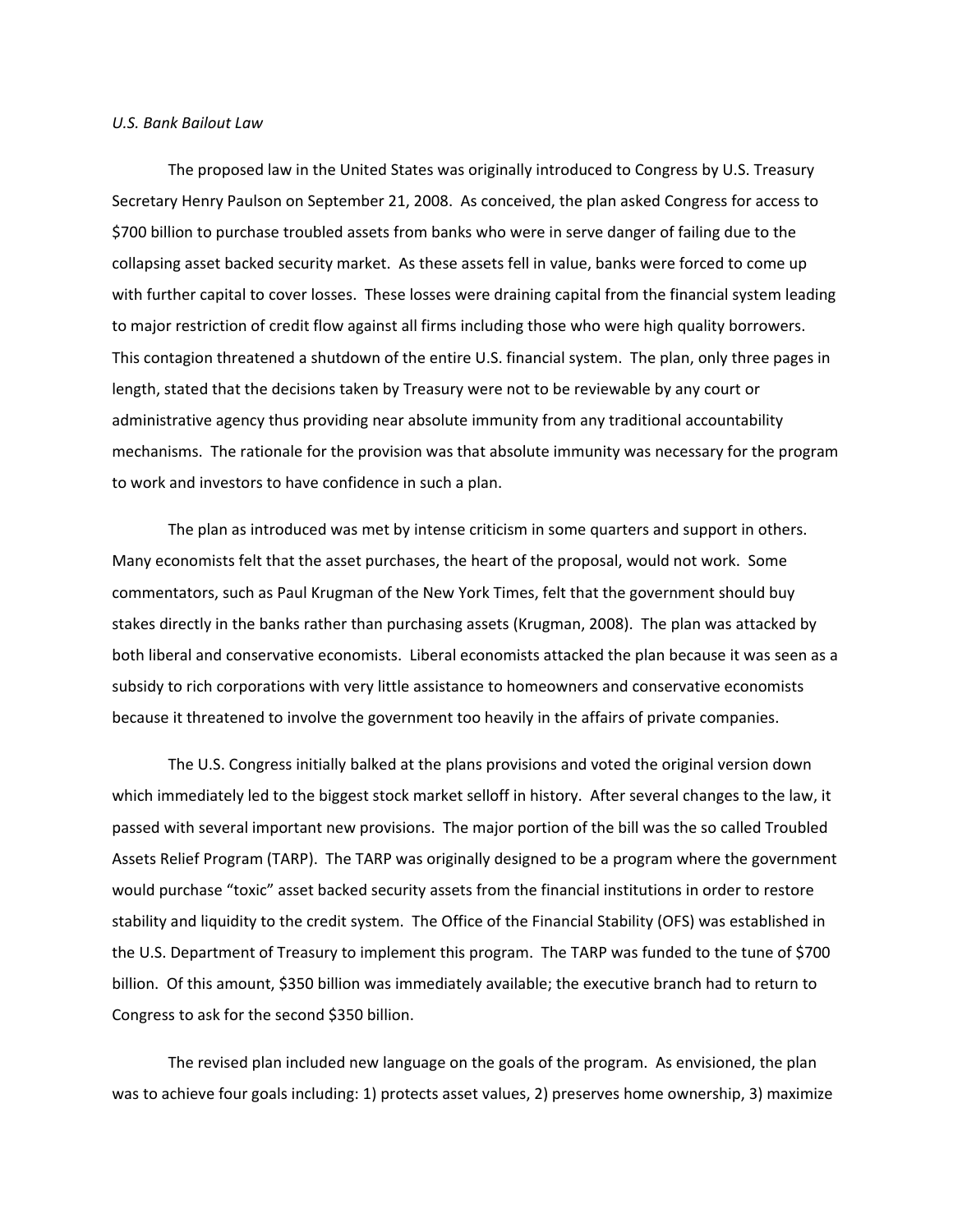taxpayer return and 4) provide public accountability. It can be argued that some of these objectives can actually be in conflict with one another. For this current paper, the most important point is that congress explicitly enacted a public accountability goal in the legislation. Later in the legislation, Congress enacted several accountability mechanisms which will be discussed later. The placement of these accountability mechanisms in the law led to a major debate over the types of performance indicators that should be used and tracked to determine the policy's effectiveness.

The TARP plan, as passed by Congress, did contain important performance and accountability provisions. In fact, of its four main goals which included home ownership preservation and financial stability, public accountability was one of the four. As stated, the law explicitly provided for "provides public accountability for the exercise of such authority" (H.R. 1424, Section 2, 2008). Throughout the law, there are references to accountability particularly in regards to the oversight by the Government Accountability Office (GAO). In terms of accountability, Congress also created the Congressional Oversight Panel (COP) whose main function is to determine if the policy objectives of Congress are being carried out. There are three separate entities that have responsibility for overseeing the implementation of the TARP. These include the Government Accountability Office (GAO), a special inspector general (SIGTARP) and the Congressional Oversight Panel (COP). The SIGTARP lays out its responsibilities as: 1) promoting the transparency of how TARP funds are being disbursed and used, 2) promoting coordinated oversight of the funds in conjunction with GAO and COP and 3) detecting and investigating cases of fraud and abuse in the program. The SIGTARP appears to be playing the lead role in the detection and investigation of fraud relative to the other two overseers.

The Government Accountability Office (GAO) was widely mentioned throughout the Emergency Economic Stabilization Act. There were directions in the law to GAO including internal controls, compliance with applicable laws, characteristics and dispositions of assets, efficiency of the operation, efficacy of the contracting procedures, efforts to prevent and control conflict of interest and information on the types of transactions the TARP entered into. All of these areas were under the purview of the GAO.

In the law, another layer of oversight or accountability mechanism was created through the U.S. Comptroller General. This accountability body which was created was known as special inspector general of the TARP also known as the SIGTARP. The SIGTARP was specifically charged with reviewing specific transactions with financial institutions and all of the information surrounding those transactions. Here the emphasis, while again consisting of some overlap with the GAO, was targeted at criminal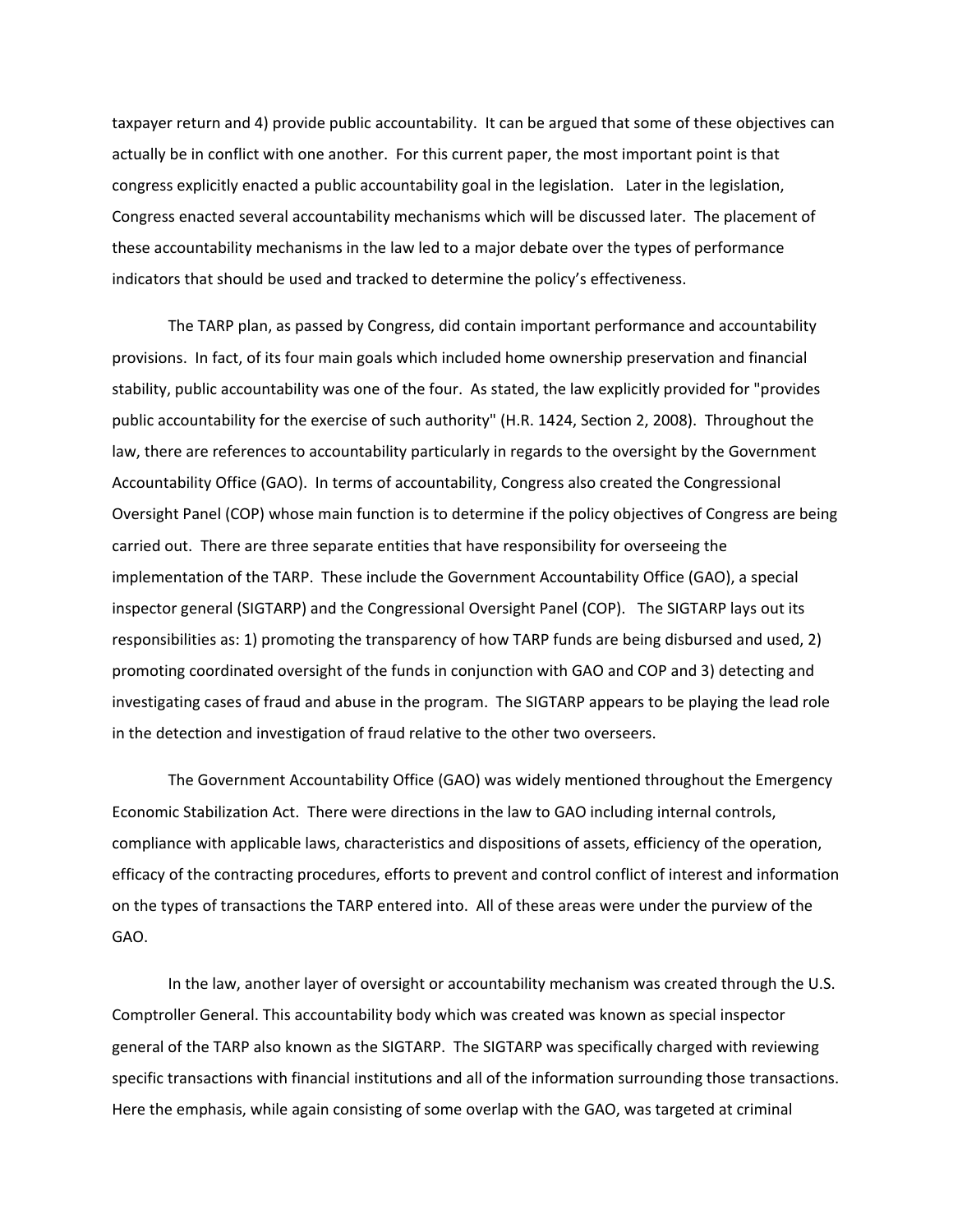prosecution of any wrongdoing found in the implementation of the law. Thus, GAO had an auditing and accounting type role whereas SIGTARP had more of a law enforcement and investigation role. It was not determined in the law how the either GAO or SIGTARP should balance the four objectives as stated in the first part of the law were to be balanced or assessed relative to one another.

A third accountability mechanism was the Financial Stability Oversight Board. The goal of this board was to ensure that the funds were being allocated in fair and efficient manner. The Financial Stability Oversight Board membership includes the Chairman of the Federal Reserve, US Treasury Secretary, Director of the Federal housing Authority, chairman of the Securities and Exchange Commission and the Secretary of the US department of Housing and Urban Development. A second panel, directly reporting to congress, was established known as the Congressional Oversight Panel.

The Congressional Oversight Panel was also established in section 125 of the law as the fourth accountability mechanism. This panel was charged with a set of specific task different from the GAO. Under the law, the panel would issue regular reports to Congress regarding the impact of TARP purchases on the overall marketplace, impact on market transparency and the effectiveness on foreclosure mitigation. While there is some overlap with the GAO mission, it appeared the GAO was charged with ensuring compliance with the law whereas COP was charged with the impact of the policy on the overall marketplace. Each of these four accountability bodies has played a role in shaping the performance indicators used to assess the TARP and the Office of Financial Stability.

# *UK Treasury Bailout Plan*

On October 8, 2008, the British Prime Minister Gordon Brown announced a major bank rescue plan that became known as the Bank Recapitalisation Scheme (BRS). A week later, on October 13th, three of the five largest UK banks were bailed out by the UK government for a total of 62.5 billion pounds. These institutions included the Royal Bank of Scotland, Lloyds and HBOS. This plan differed initially from the focus in the U.S. plan because it was specially designed to directly inject capital into troubled banks as opposed to purchasing troubled assets off the bank's balance sheets. The UK government began by pumping 30 billion pounds into the Royal Bank of Scotland. In January of 2009, the government was forced to nearly completely takeover this same bank and up its stake to over 70 percent. Taking a somewhat more hardline approach, in agreeing to buy up the bank, the UK government announced that the bank had agreed to an extension of lending commitments to large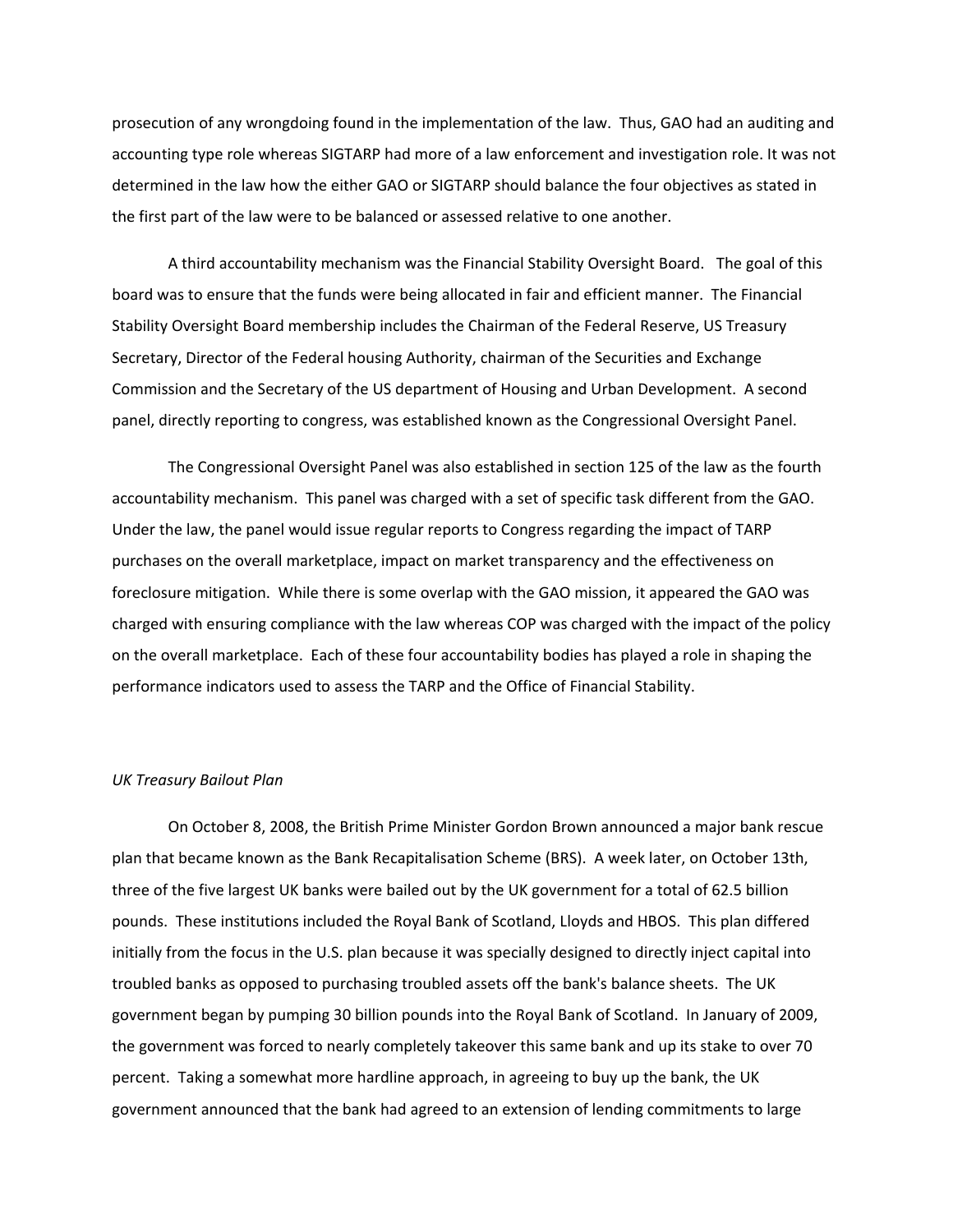business customers as well as additional lending capacity to the tune of 6 billion pounds over the course of 2009. Also significantly different from the US approach, the RBS senior management team was expelled and a new management was put in place.

As part of the UK plan, banks were required to sign contracts with several important provisions. One provision was that there lending levels must return to the calendar year 2007 level for businesses and households. A second provision was that the government had a right to reject bank board of director positions and senior management and that government would be given preferred shares of stock in the bank. Also under the terms of the agreement, banks had a strong incentive to hold a strong cash position to repay the government's capital injection as quickly as possible. This last provision had some parliamentarians upset stating that for example "They are making them do the wrong things-making them store up cash to repay the government‐‐‐when what you want them to do is lending out to businesses" (Telegraph, 2009).

In the UK bank bailout situation, several policy expectations were expressed as conditions for receiving government funds. Among the most important of these conditions was the stipulation that banks return to the 2007 lending levels. Another condition was that banks had to address and create programs for home mortgage modifications and the reduction of foreclosures. Under the UK plan, the government has established an asset manager called the UK Financial Investments company. This company has under its purview the Royal Bank of Scotland (70% government owned), Lloyds (43% government owned), Bradford and Bingley and Northern Rock (both 100% government owned). The British banking system is highly concentrated with the eight firms, the so called major British banking group (MBBG) accounting for 2/3 of all British mortgage lending, half of consumer credit and 70% of credit card debt access. These firms include Barclays, Lloyd's, HSBC, Abbey, Alliance and Leicester, Bradford & Bingley, Northern Rock, and Royal Bank of Scotland. Of this group, the government has taken equity investments in Lloyds, RBS, Northern Rock and Bradford and Bingley.

The UK Treasury plan did not include any explicit language regarding new accountability or performance indictor mechanisms. It was unclear who or what would be responsible for ensuring the oversight of the expenditure of the funds and the compliance with the law by the banking institutions. Clearly, the House of Commons Treasury Select committee will have oversight authority into these ban recapitalization funds. It was unclear beyond this arrangement as to whether other bodies would be involved in some form of an accountability regime for the UK bank bailout. However, the lending level limit could be seen as the most important and clearly spelled out performance indicator.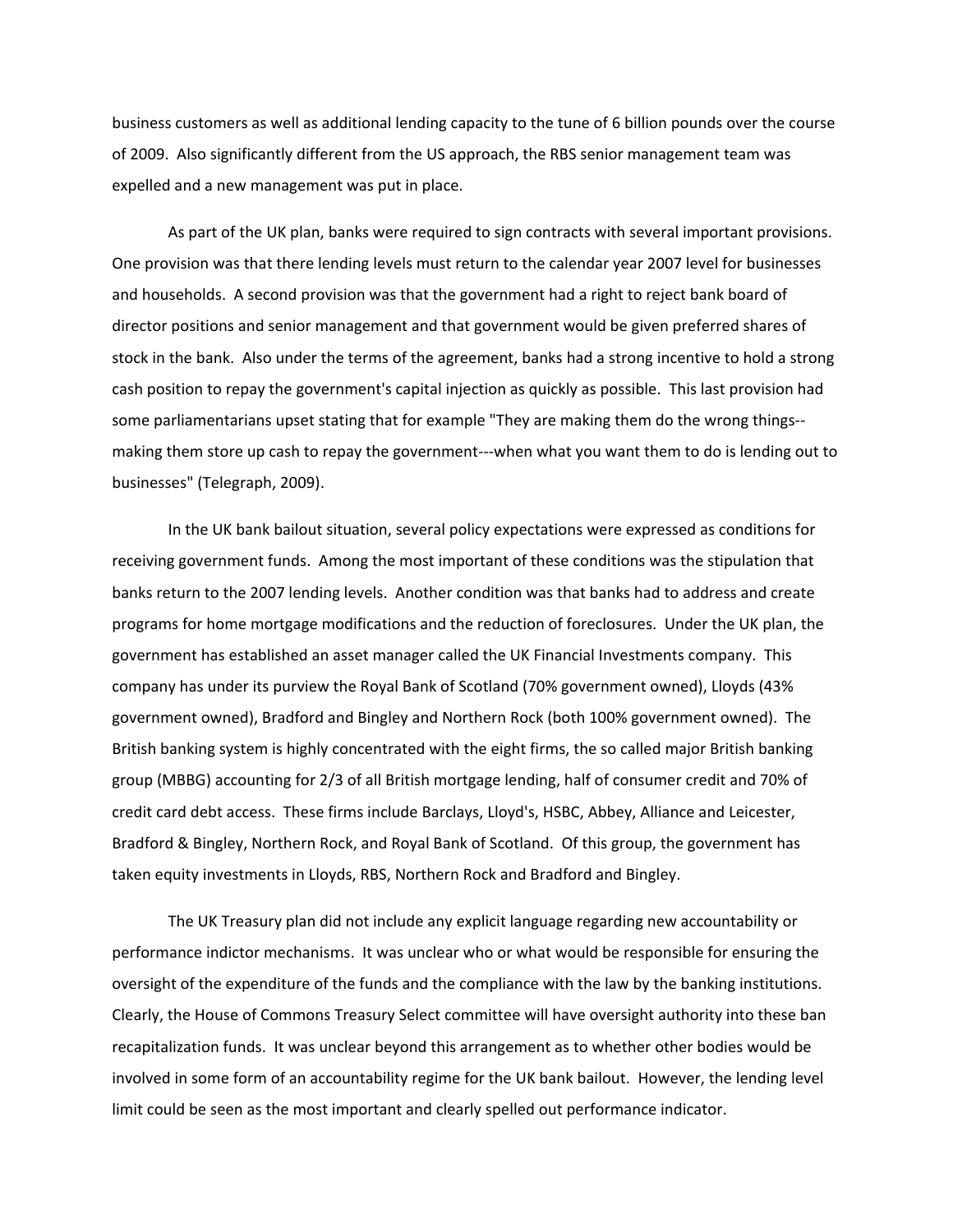#### **IV. Case Study Evidence and Analysis**

The case studies of the US and UK bank bailout will be analyzed in the following section. These cases will serve to motivate the framework depicted in section two. Each case will be analyzed one at a time followed by a comparative analysis of both cases. The first section will analyze the traditional annual performance reporting and indicator systems in the two countries. This will be followed by an assessment of the performance mechanisms used in the bank bailout systems. This information will then be brought together to assess the potential impact of the bank bailout performance indicators on the traditional, long performance planning and assessment at the UK and US Treasuries.

# *U.S. Treasury Performance Management and the Bank Bailout: Case Study*

The US treasury has been engaged in performance management since at least 1993. Under the Government Performance and Results Act of 1993 (GPRA) and under the Bush Administration Performance Assessment Rating System (PART), the department has maintained a strategic plan and a set of performance measures. In the US Treasury, the Office of Performance Budgeting and Strategic Planning is the key player in developing these systems for the department. The department's last strategic plan covered the five years for the period 2007 through 2012. This plan crosses two administrations and the financial and economic crisis of 2008‐2009 occurred right in the middle of the plan period.

Every year the office of Performance Budgeting and Strategic Planning provides a performance report tied directly to the departments five year strategic plan. The report is used to establish how well the Treasury department is performing relative to established goals and benchmarks. The latest report was available for federal fiscal year 2008 which covered up to September 30, 2008. In that report, under the goal of "US and World Economies Performing at Full Potential", the treasury noted several items with respect to the financial crisis. It noted that it had proposed legislation to address liquidity in financial markets (the Emergency Stabilization act would not pass until Oct. 3 2008), participated in finding solutions for failing non deposit institutions, established a guarantee program for money market funds and helped establish the HOPE NOW alliance to assist homeowners. It also noted in the report under this goal, that performance was trending sideways and that budget and costs were increasing for the department (US Treasury, 2009).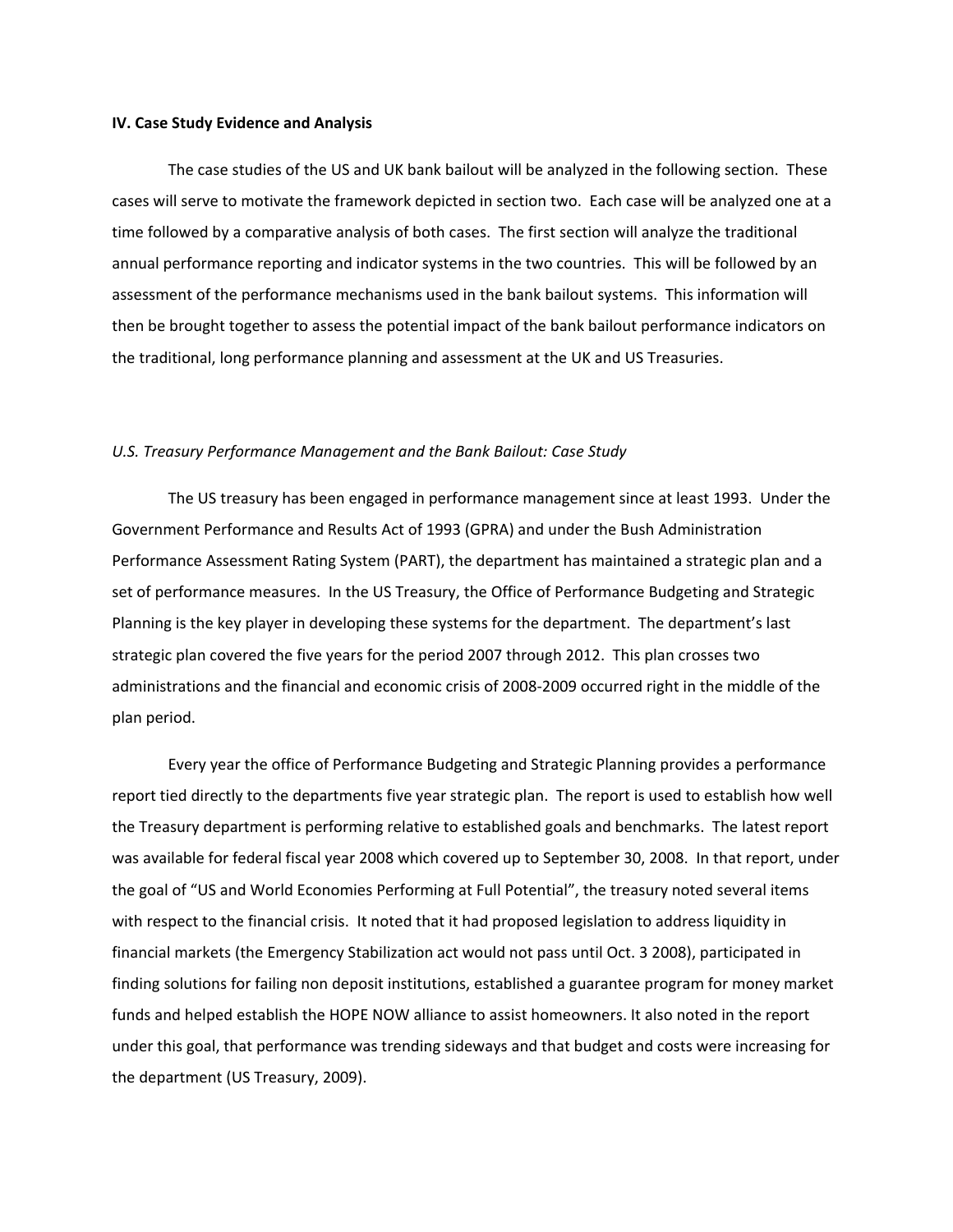Within the Treasury Department, several divisions or offices play an important role in financial stability performance measures. The Office of Thrift Supervision (OTS) and the Office of the Comptroller of the Currency (OCC) are both key bank regulators who play a role in understanding potential volatility and risk within the bank supervision system. The OTS regulates federally chartered savings associations. According to the Office of Management and Budget (OMB), the OTS had established several key performance indicators related to 1) adequate capitalization and 2) containment of the regulatory burden on savings associations. The OMB also felt that the budget was aligned to program priorities and that any deficiencies were being addressed in the PART report. However, OMB had not graded or assessed the OTS since 2002. In that year, OTS received an effective grade in the PART system. Yet, 2008 was one of the biggest years for bank failures since the 1980's savings and Loan Crisis. OTS regulated savings associations represented the greatest number of failures of all regulators. This raises the obvious question of the effectiveness and timeliness of the PART grading system and the overall OTS performance management system.

These same timeliness problems arose in terms of the national bank supervision program (Office of the Comptroller of the Currency) in treasury. This office oversees 54% of the nation's banking assets and over 2,200 banks. This program area was also assessed by the PART system in 2002 and not since again. In 2002, the program was rated effective through the PART system. The office has several performance measures related to the prevention and mitigation of financial crisis. The Office of the Comptroller of the Currency (OCC) had established three performance measures including: 1) percent of national banks with composite CAMEL ratings of 1 or 2, 2) percentage of national banks that are categorized as well capitalized. These two measures directly relate to the financial crisis. It was the very health of the banking system that was thrown into question in the fall of 2008. Yet, according to the OCC performance measures, the banking system was healthy and the OCC had met its target. In the case of measure one, the target was 95 percent of banks having CAMEL ratings of 1 or 2 and over 99 percent actually did. CAMEL ratings are based on OCC bank examiners assessments and are reviewed on a quarterly or semi‐annual basis. The first measure, the CAMEL measure, is based on the bank regulators reports and records of a given bank. The CAMEL measure is countable, repeatable over time and uses a consistent methodology which strengthens its claim as a valid measure. This is a positive sign concerning the validity of such a measure. At the same time, while bank examiners receive extensive training, questions can be raised if all bank examiners are able to score the CAMEL system in the same manner. This could be a threat to data validity.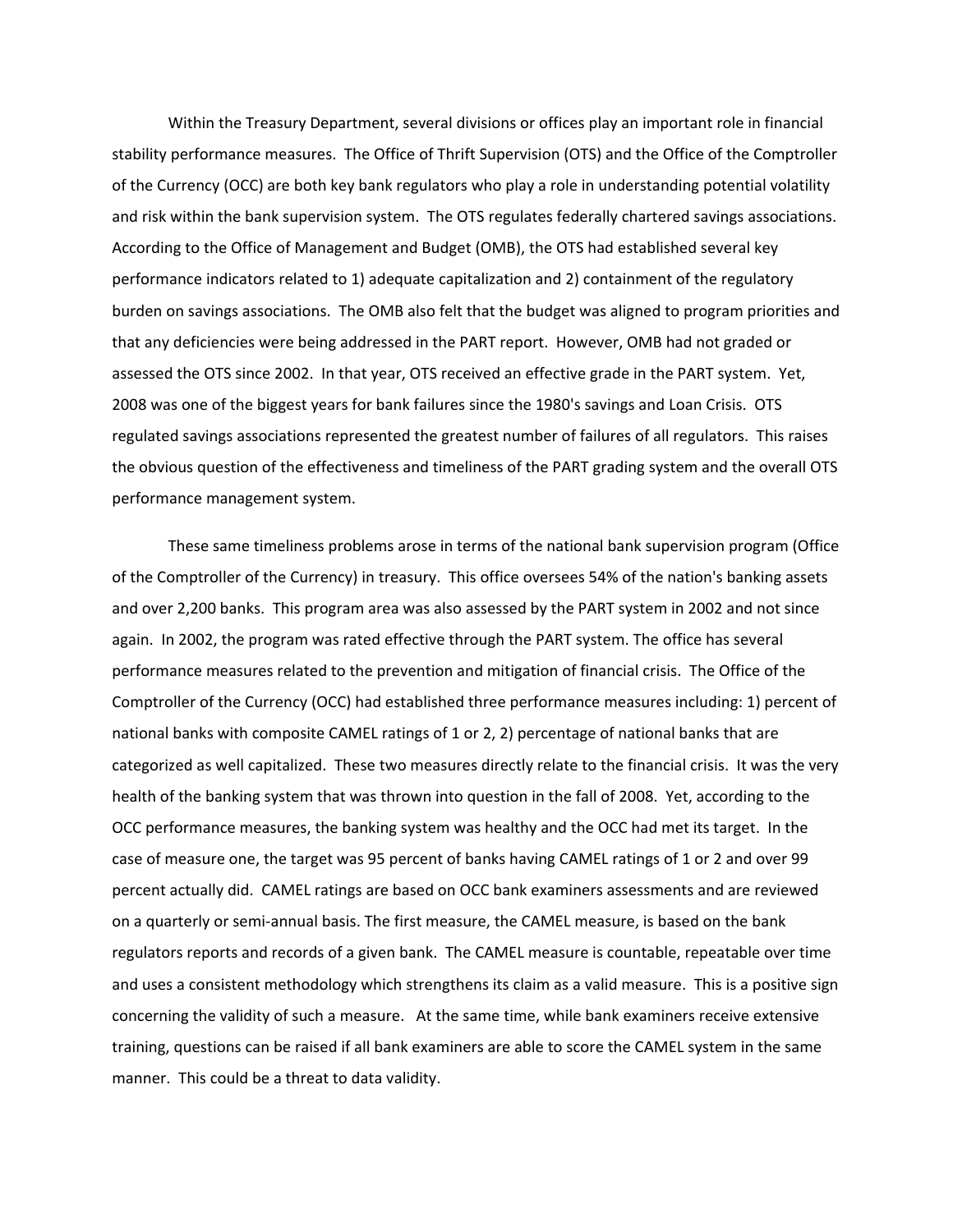In terms of legitimacy and functionality, these measures are widely accepted in the international financial community as being fair and effective ways to assess bank stability. There has been very little or no input from consumer or citizen based groups in terms of the CAMEL system. The functionality or usefulness of the CAMEL system seems to be in question when it failed to predict the 2008‐2009 financial crises. So, while the measure may be valid and even accepted widely in the banking and regulatory community, there are important questions as to the effectiveness or usefulness of the measure, at least under extreme conditions as experienced in the fall of 2008. Bouckaert described this as a "technical and rhetoric system….with technically valid and sound measures that are owned by those involved but which are not used properly" (Bouckaert, pg. 41, 1993). One possibility is that the CAMEL system itself was sound, but improperly implemented and used by banks and bank examiners either due to incompetence or part of a regulatory capture situation between banks and bank examiners. A second scenario is that the system is "symbolic" in that the banking community believes in the system but the measures are not valid or functional. A symbolic system is one where many of the major actors or stakeholders agree on and have been engaged in but does not work. In this case, the system failed to the extent that it harmed millions of individuals and brought down national economies; a high price to pay if in fact the system was symbolic.

The second measure regarding bank capitalization, based on self reporting, is also a countable and repeatable observation. At the same time, the self reported nature of the data may call into question some of the data. One factor that strengthens validity is that each bank's board of directors must certify the report in its submission. This places a level of due diligence on the bank board to ensure the accuracy of the data. This points to a mechanism by which national government agencies can ensure the validity of data submitted by outside entities, whether other governments or private companies.

In the case of the second measure, the OCC set a target of 95 percent and over 99 percent of banks actually achieved that categorization. In all of the years from 2001‐2008, the CAMEL rating target was achieved by the OCC. The second measure is based on self reporting by banks concerning their perceptions of capitalization levels. Again, the target was easily achieved by the OCC throughout the 2000's. This raises the question of are these the wrong measures or were these measures wrong. In one case, these may have simply been the wrong measures, either too broad or missed the mortgage toxic asset problem entirely. On the other hand, these measures may be misused or reported with erroneous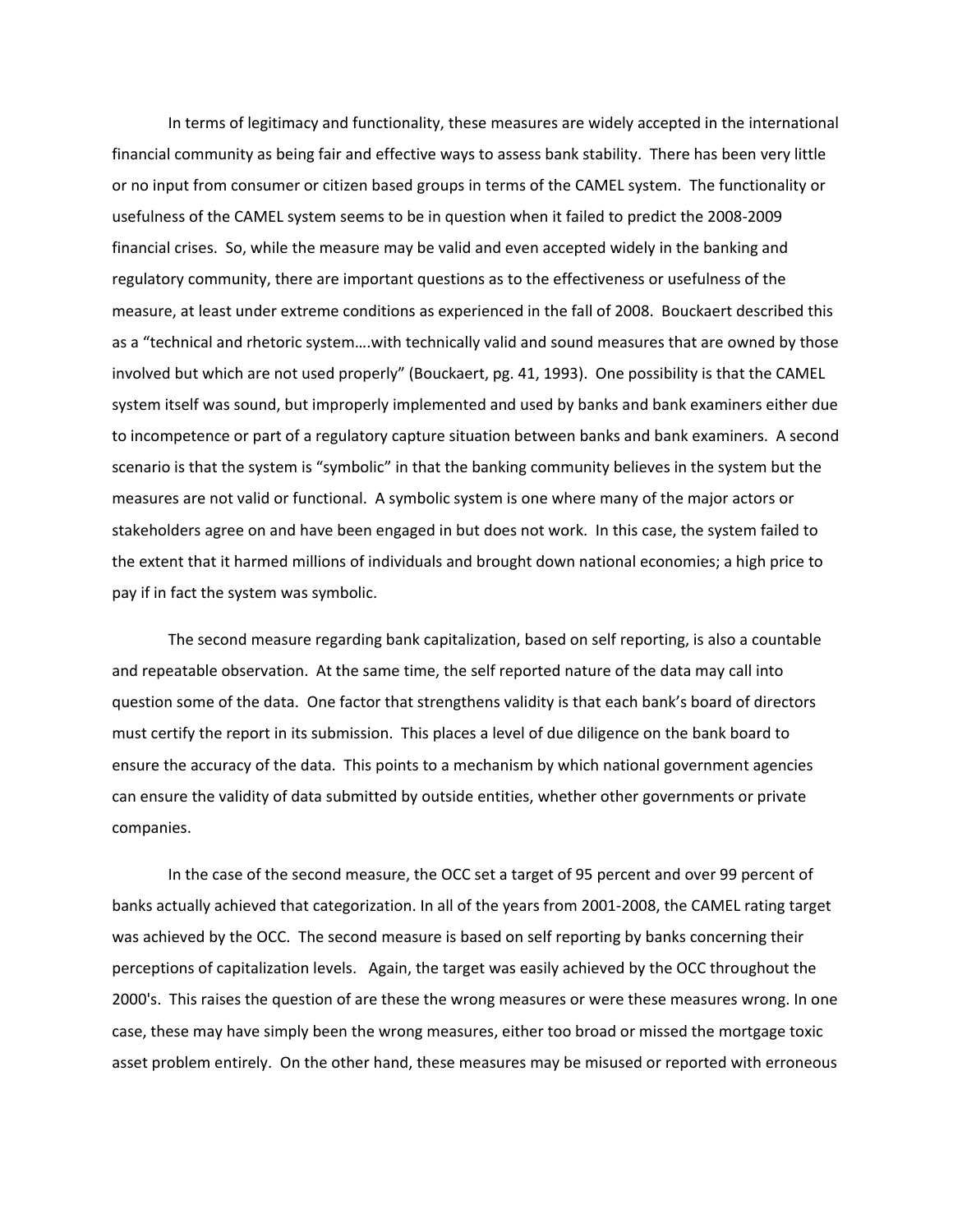information or data. In either case, this must call into question the performance management system as it is currently being used by the OCC and OTS in Treasury.

Thus far, this discussion has focused on the current performance management system for US Treasury. The research question poised here is the impact of the financial crisis on this system. To date, Treasury has not come full cycle in the process where the department strategic plan would be changed and adopted to reflect the changes in the economy. What is happening is that there is significant debate and turmoil over assessing the impact Treasury operations and management over the past eight months. There remain many questions as to the ultimate impact of the 2008 financial crisis on the long term structure and content of the US Treasury performance management system.

## *Economic Stabilization Act and Redefining Performance*

The new accountability and performance mechanisms put in place by Congress in the fall of 2008 have shaken up, at least temporarily, the very notions of performance measurement and management in the US Treasury. Congress's operative theory being that the heavy oversight of these funds will ensure their proper usage. Given this high level of scrutiny, it remains clear that there is a significant degree of ambiguity over questions such as the amount of TARP funds spent and available at any given time, the impact these funds are having on the economy and finally the oversight of the funds usage in terms of items such as executive compensation and conflict of interest in the case of government contractors. There are also broader, long term questions that must be posed. What is the impact of performance indicators established for the TARP program and their consequences fro Treasury's overall performance management scheme?

This following section notes how performance indicators have been established for the Troubled Asset Relief Program, a bailout of these very same regulated banks, and the implications of the temporary performance systems and accountability measures on the long term structure of Treasury's overall performance management plan. The analysis is based on a review of the written reports and legislative testimony of the four political accountability bodies that are currently in place reviewing the TARP program. It should be noted that the four accountability bodies were as concerned with process issues as output or outcome measures of the policies enacted. Thus, reading the various reports, one finds evidence on the implementation of different rules such as executive compensation rules, processes for selecting TARP recipients, managing preferred stock and warrants and internal control issues and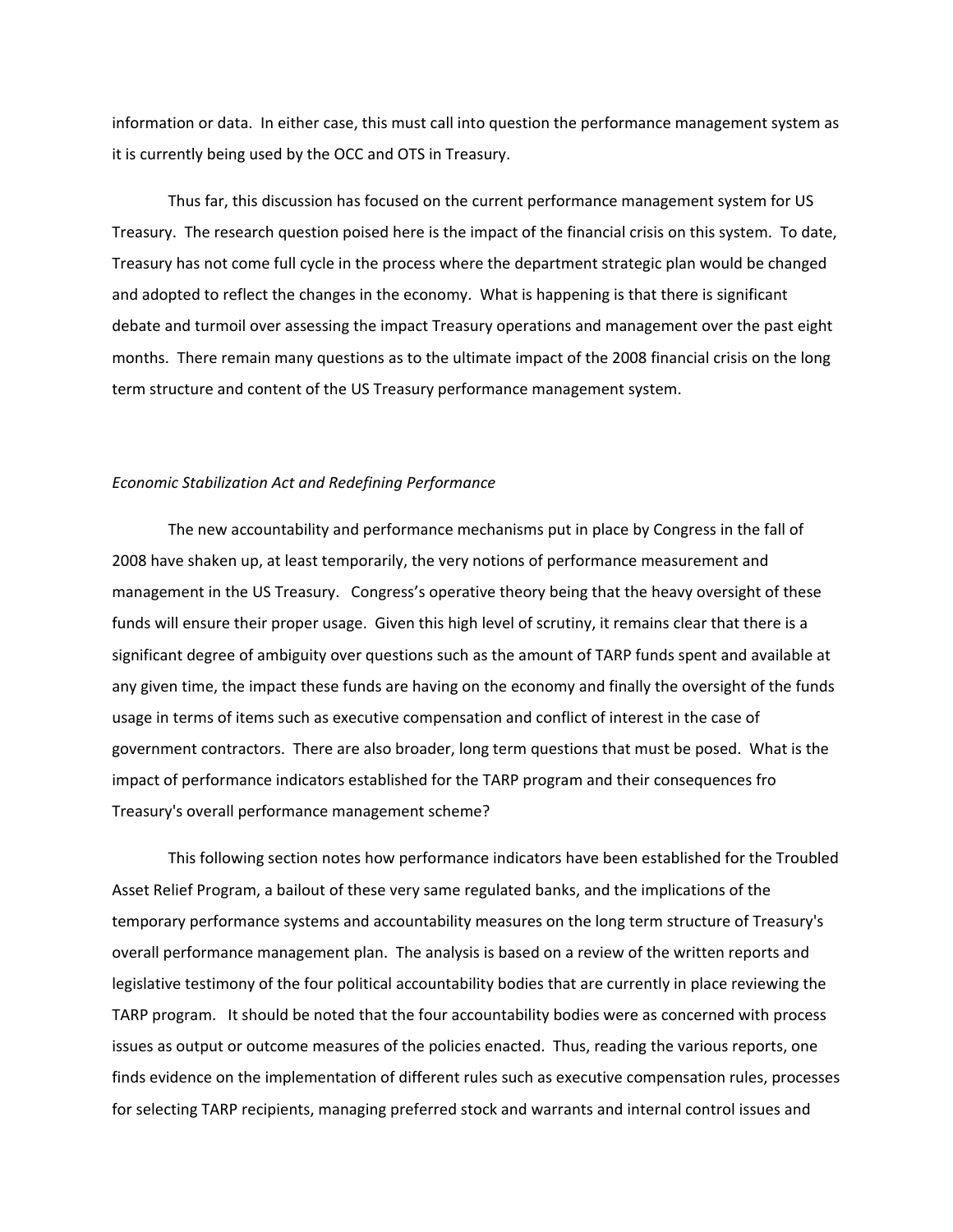conflict of interest with contractors. These of course are all critical process issues that just be addressed especially in a government as large and complex as the United States government. However, the focus here is directed at outcome and output based performance indicators.

In December 2008, the first report on TARP was issued by the Government Accountability Office (GAO). The report noted several important deficiencies in the operations of the TARP program related to both process and overall performance of the program. The auditors noted that the department was struggling with the hiring process for the Office of Financial stability, internal controls related to contractors, protocols for addressing conflicts of interest and finally the overall impact of the program on financial stability. The report did note some progress that Treasury was making regarding process, output and outcome measures in relationship to the TARP programs. The Treasury had worked with GAO to establish some reporting requirements for TARP recipient banks in terms of loan balances, new loan originations by category and purchases of any type of asset backed security. These statistics were collected in part to determine if government funds were being used to continue or increase the flow of credit to consumers and businesses. Further, according to GAO, the Treasury had agreed to review quarterly call report data for all financial institutions receiving CPP funds. The GAO findings include the fact, that of the eight largest banks taking TARP funds, only one of those were separately tracking the use of the CPP funds. However, reviewing these reporting requirements, the deficiency in the accountability of tracking the impact of the CPP funds on consumer and business loans remained a critical gap according to GAO.

On January 30th 2009, the GAO issued its second report on the TARP. This report noted both some improvements along with some important continuing deficiencies. Partly in response to accountability and transparency concerns, Treasury had announced and it was reported by GAO that a new monthly lending report would be required from the largest TARP recipients. All other recipients would only be tracked via the quarterly bank call data available from the Federal Reserve. This appeared to be a compromise even as GAO noted that they would prefer to see more intense reporting from all TARP recipients. There was new criticism from GAO based on the fact that Treasury had not formulated or communicated an overall vision for how the TARP program was supposed to operate and improve the economy; it appeared generally to be an ad hoc strategy. In terms of internal control and hiring, GAO did report that Treasury had made progress in ensuring the control of conflicts of interest, better compliance with government contracts among recipients and continued hiring of key positions.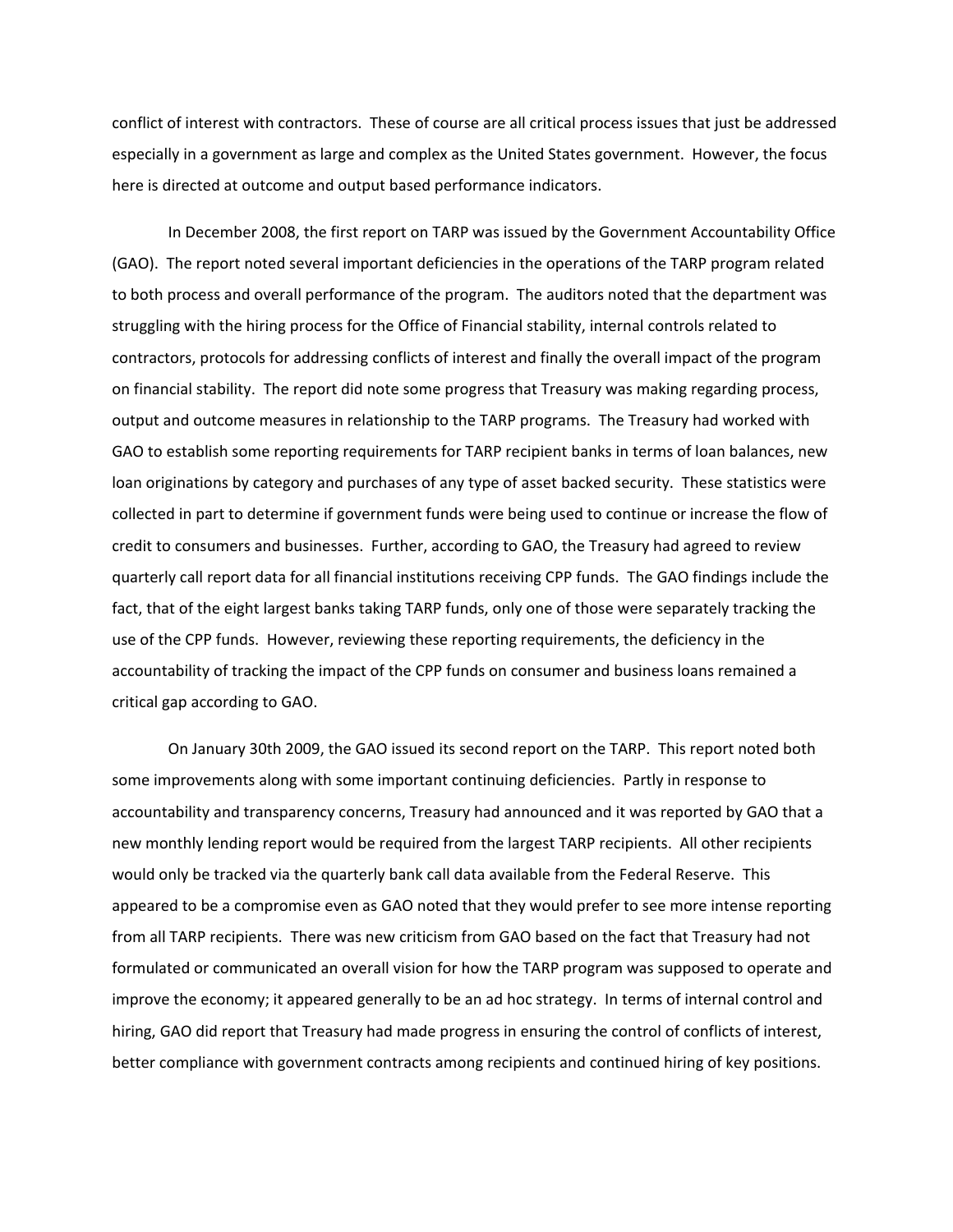Finally, GAO noted that some evidence pointed towards the stabilization of the credit market but that this remained an open question of the overall effectiveness of the TARP.

Finally, a third major GAO report was issued in March of 2009 (GAO, 2009). GAO noted that Treasury has made some improvements including better compliance management, better tracking of the use of funds by large institutions, better hiring practices and contracting oversight. On the other side, GAO still had cited that certain issues remain such as the fact that Treasury remains dependent on the banks for compliance information related to issues such as bonuses and dividend payment policy. Finally, while GAO noted some progress in Treasury defining the overall goals and objectives of the TARP, there remained important gaps in what exactly the strategy of the program is and how it will be tracked. To the extent that it is possible to track the impact of the program on the economy, the GAO reported that there are mixed signals in terms of improvements in the credit markets.

On February 5<sup>th</sup>, 2009, the Special Inspector General for the TARP program issued their first report (SIGTARP, 2009). According to the report, the US Treasury had established several key elements to implement the TARP program. One program was the Capital Purchase Program (CPP). As of the end of January 2009, 317 banks had received funds from the CPP. A second program was the Systemically Significant Failing Institution (SSFI) program which constituted the funds used for the bailout of the AIG Corporation. A third program consisted of the Targeted Investment Program (TIP) and Asset Guarantee Program (AGP) was a specific insurance type program used to stabilize Bank of America and Citigroup. As the Treasury switched from purchasing toxic assets to the direct injection of capital into banks, there was significant concern over the transparency and accountability for US investments. The SIGTARP most importantly wrote in their first report, "although there may be ways to model whether this theory is sound through macroeconomic metrics, it can be measured by examining what the banks actually did with the funds" (SIGTARP, Feb 6, 2009, pg. 94). This crucial statement summed up an important difference between the accountability bodies in defining and redefining performance. On the one side, many auditors and accountants felt that each dollar should be tracked while economists felt the only matter of concern were the big picture implications.

The second SIGTARP report was issued in late April, 2009. In this report, most importantly for the Capital Purchase Program (CPP), the SIGTARP noted that it was possible to receive full reporting from all TARP recipients regarding their use of the government funds. They strongly recommended, similar to GAO, that Treasury monitor the use of all government funds and not just the largest banks. Again, in this report, the SIGATRP harkened back to their first report and their concern with tracking the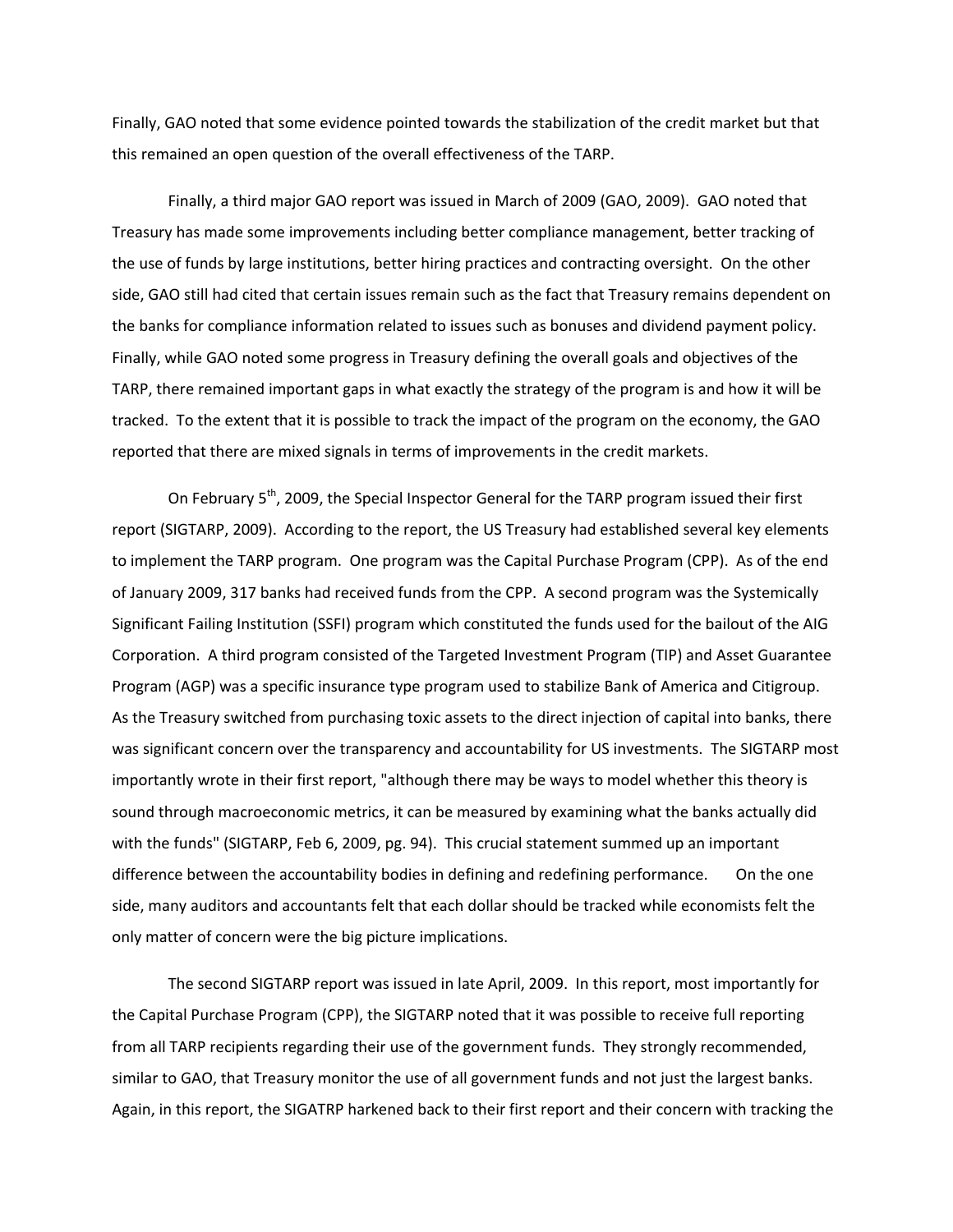use of dollars as opposed to being involved in what they perceived to be relatively esoteric battles over macroeconomic metrics.

The third accountability body, the Congressional Oversight Panel (COP), has issued several monthly reports. In their first report, the COP directly addressed the issue of performance indicators (COP, Dec. 10, 2008). They noted for instance that GAO had proposed several performance indicators which they felt Treasury should take up and use such as the interbank lending rate, corporate spreads, call report data and mortgage foreclosures. The COP panel has written that they were concerned about Treasury's inability to track the use of dollars by the TARP recipients.

A month later, the COP introduced a second follow up report concerning accountability for TARP funds. Again, they demanded to ascertain the specific use of dollars by specific banks for transparency purposes. It was also unclear to as to the overall goals and mission of the treasury program which made it difficult to determine appropriate performance indicators. Again, the report indicated that "Treasury should set forth metrics by which success of the TARP..." (COP, January 9, 2009, pg. 9). The panel does give credit to Treasury for setting some metrics but points out weaknesses in these measures. For instance, in one case, it was unclear of the benchmarks or the timeframe for the measures being used related to market volatility. Finally, the panel notes that there are still no lending metrics for TARP recipients.

A third report, issued in April 2009, addressed the six month effects of the TARP program. In their assessment of the Treasury's measurement of performance, COP noted that some indicators had been put into place but understanding and interpreting those indicators was not a clear cut situation. On the one hand, it did appear that some reduction in risk in the credit markets had been achieved. At the same time, it was also clear that volati9vlty still remained and there was no clear cut sign of success yet. They agreed with Treasury that certain macroeconomic metrics had improved since fall 2008. However, they also wrote that some lending indicators were worsening and that access to credit was declining. Most importantly, the panel noted that "Treasury has yet to identify metrics by which they will measure the ultimate success of the programs.."(COP, April 2009, pg. 36).

At the end of April 2009, three of the accountability bodies, GAO, SIGTARP and COP, testified before the Senate Finance Committee. In prepared remarks, Neil Barofsky, Special Inspector General noted that the SIGTARP had taken action and asked and received from each TARP recipient a report on their use of government funds. He noted that this information would allow them to address the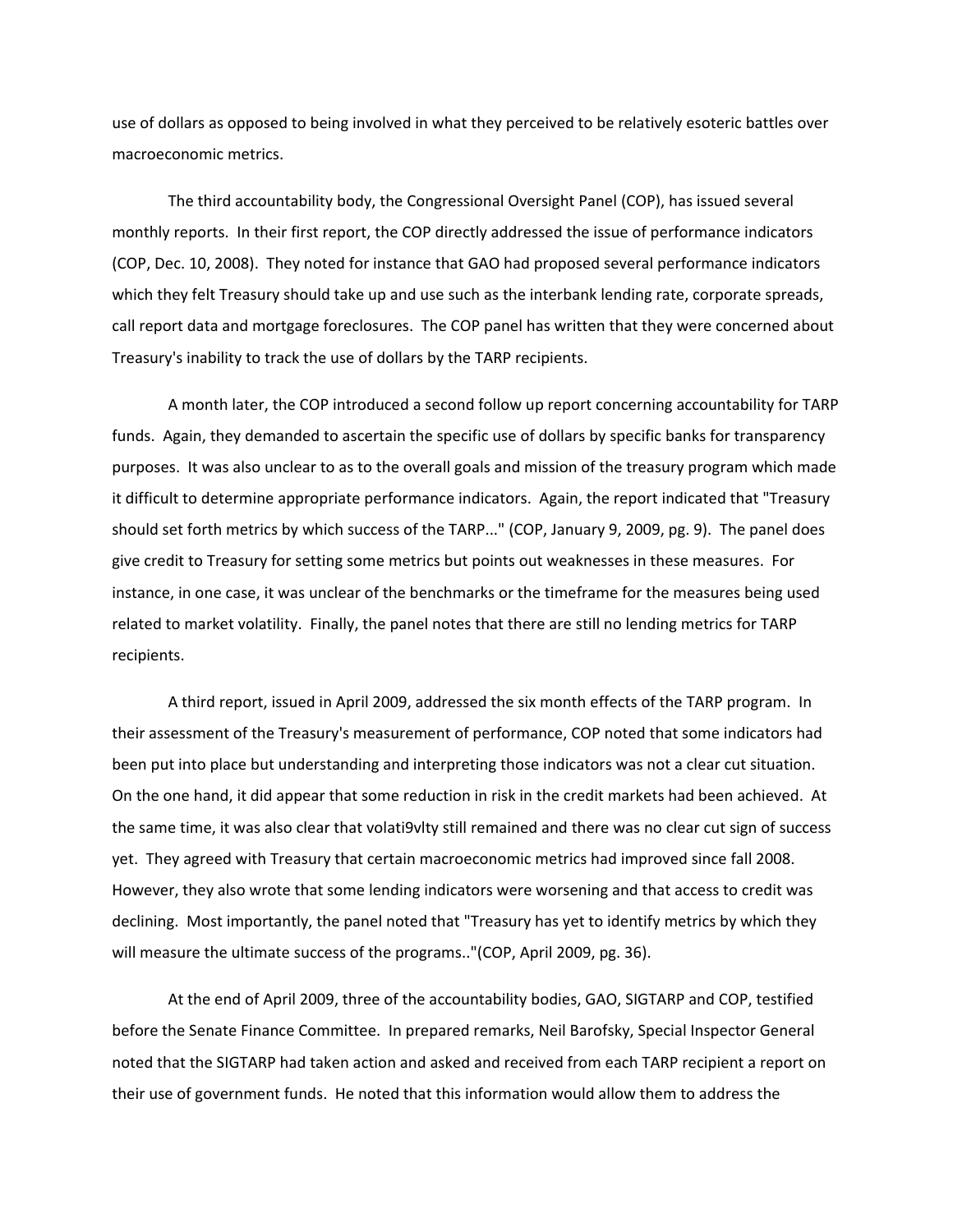tracking of fund and that banks had reported using it for additional loan programs, capital cushions and repayment of lines of credit being called in by other financial institutions. Elizabeth Warren, the chairperson of the COP, remarked that her panel was still struggling with what were the strategic goals of the TARP and how they were to be tracked.

The fourth accountability body, the Financial Stability Oversight Board (FSOB), also released a report at the end of April 2009 (financialstability.gov, 2009). In a much more optimistic tone, the FSOB provided evidence, such as the narrowing of the London interbank offering rate, as evidence that the TARP program in fact is working. These positive statements are in contract to the more carefully nuanced evaluations of this same data as provided by GAO or COP in their own reports. The FOSB also spent considerable time in their report providing evidence that the loan or lending activity by banks had declined for a number of reasons including the reduction in consumer and business demand. Again, they appear to be at great pains to demonstrate the TARP has in fact worked in the sense that credit conditions would have been worse without the program. The FOSB also noted that Treasury is addressing internal control issues by creating two committees including the executive committee and the new program implementation team. It must be remarked that this report is far more favorable towards the TARP, including the capital purchase program (CPP) than the other three accountability bodies.

Other than the FOSB, all three other oversight bodies have noted that a major problem with regards to performance in TARP is the inability to track the use of the TARP funds and their impact on the overall financial stability of the economy and the protection of assets values. One crude measure of lending activity is the outstanding level of loan activity by TARP recipients. On January 26, 2009, the Wall Street Journal reported that of 13 the biggest TARP recipients, 10 saw a decline in their overall loan balance outstanding. The overall lending activity for the 13 banks fell from \$3.36 trillion to \$3.31 trillion in the fourth quarter of 2008. From a program evaluation standpoint, the relevant question is not whether loan balance has fallen; rather the question should be what the loan balance would have been in the absence of the TARP program, the so called counterfactual statement. This alternative evaluation question poses some significant methodological and data changes. It is very difficult to assess the activity of loan balance or lending activity in the absence of the TARP. This is partly due to the fact that in periods of economic decline, as the United states is currently experiencing, it would be expected that lending activity would likely fall. Therefore, the question may be has lending activity fallen less than it would have in the absence of the TARP.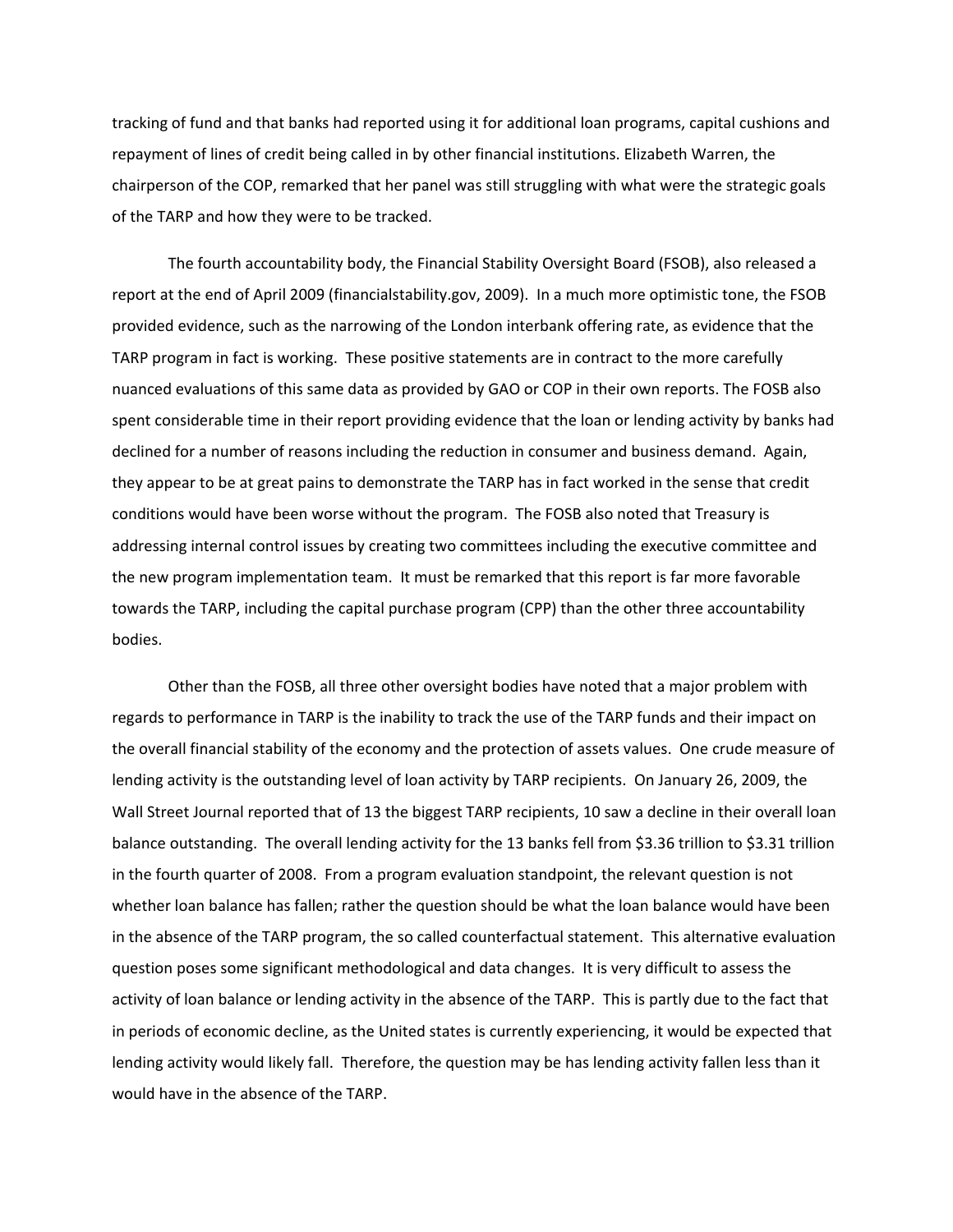The COP, SIGTARP and GAO oversight bodies generally appear more interested in being able to separate out TARP funds from the banks existing funds. An audit trail would allow them to determine if the funds were used to pay large executive bonuses, simply be placed in the bank's loan loss reserves and build up capital reserves or be actively used in lending activity. Others have argued that this separate tracking of funds is misguided and misunderstands the basic problem facing the financial system (Bailey, 2009). Banking operates via leverage of its capital or deposit base. Generally, in normal times, one dollar of deposits or capital leads to \$10 dollars of lending activity. The general assumption is that the vast majority of these loans will be paid in a timely fashion with some accounting for loan loss reserves. However, beyond these fairly minimal normal defaults or delinquencies, major repayment problems can lead to a major constriction of banks capital reserve and its ability to provide further lending. If this becomes too severe, the bank may become insolvent. It was also true that the FOSB did not attempt to address the fund tracking accountability issue.

On February 17, 2009, in response both to the SIGTARP and GAO criticism regarding fund tracking, the US Department of Treasury released its first monthly bank lending survey via the Office of Financial Stability. This was at least in part due to the criticisms from the Government Accountability Office (GAO). Some important insights can be gleaned from the nature of the material in these reports. The first important point is that Treasury will only be surveying the top 20 recipients of TARP funding. One argument may be that accountability is not free; therefore prudence dictates that only the largest banks should be subject to constant oversight. Of course, while these banks have received the bulk of the funding, it does open the question as to the lack of answerability required by smaller banks and lenders. A second important point is that the banks themselves are allowed to respond in the report to the data detailing their current lending activity. In essence, this is certainly part of any performance indicator framework where there is justification or rationalization for bank activity to the government.

The following table represents some of the common statements or lack of statements regarding the justification or excuse making in terms of the banks use of the TARP funds. Several criteria were used to assess the banks own statements including: (1) documenting the change in lending from a previous quarter or year, (2) return on investment or payoff in terms of bank lending relative to TARP investment. These criteria were included because they give the reader a sense to which bank lending has changed relative to the past, an important indicator of the success of the program as well as the banks use of funds relative to the government's investment.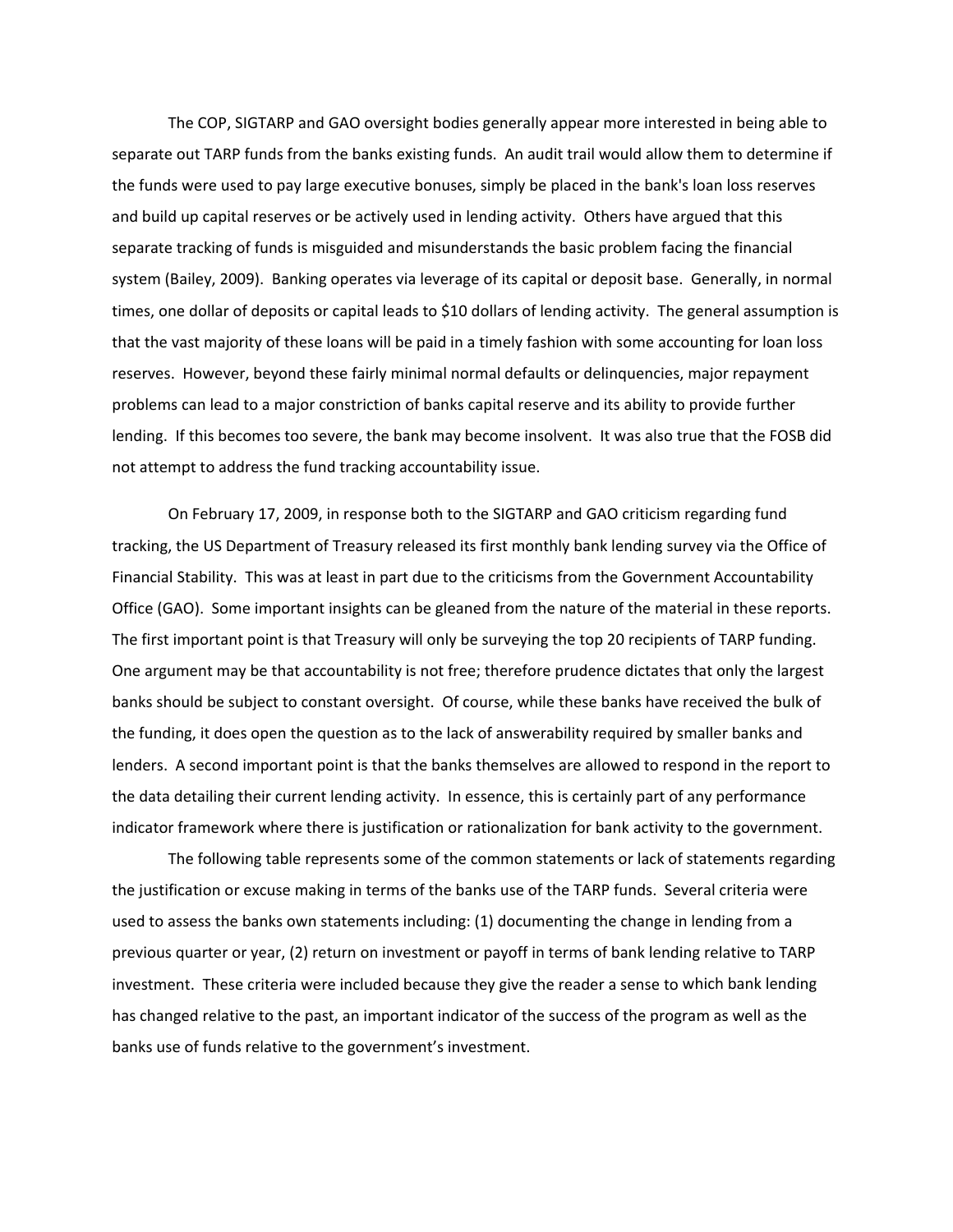| <b>Bank</b>                          | Loan Balance Comments                                     | <b>Foreclosure Prevention</b> |
|--------------------------------------|-----------------------------------------------------------|-------------------------------|
|                                      |                                                           | comments                      |
|                                      |                                                           |                               |
| <b>Bank of America</b>               | Slight decline due to countrywide                         | 230,000 home loan             |
|                                      | acquisition and higher credit card risk                   | modifications                 |
|                                      | standards                                                 |                               |
| Bank of New York Mellon <sup>2</sup> |                                                           | Purchase of US agency         |
|                                      |                                                           | securities                    |
| BB&T Corp.                           | 5.3% increase in year over year                           | No comments                   |
|                                      | lending due to decline in competition                     |                               |
| Capital One                          | Slight decline in average loan balance                    | Not a major player in         |
|                                      | from 2007 due to poor economy                             | mortgages                     |
| <b>CIT Group</b>                     | Commercial loan activity down due                         | Not a major player in         |
|                                      | to poor economy from 2007                                 | mortgages                     |
| CitiGroup                            | Comparison only to third quarter                          | No comments, but a major      |
|                                      | 2008, new consumer loan activity                          | player                        |
|                                      | down                                                      |                               |
| Comerica                             | Stated that while loan declines                           | No comment, some              |
|                                      | occurred in 4 <sup>th</sup> quarter 2008, smaller         | mortgage activity noted       |
|                                      | decline that 3 <sup>rd</sup> quarter 2008                 |                               |
| Fifth Third                          | Decline in new loan activity due to                       | No comment, has a             |
|                                      | seasonality and weaker demand, only                       | mortgage business             |
|                                      | compared 3 <sup>rd</sup> and 4 <sup>th</sup> quarter 2008 |                               |
| <b>Goldman Sachs</b>                 | Major reduction in underwriting                           | Not a major mortgage          |
|                                      | business due to credit crisis, no                         | player                        |
|                                      | comparison to 2007                                        |                               |
|                                      |                                                           |                               |

<sup>&</sup>lt;sup>2</sup> Bank of New York Mellon is not a traditional commercial or consumer lender, but rather a provider of liquidity and financing to large institutional investors and banks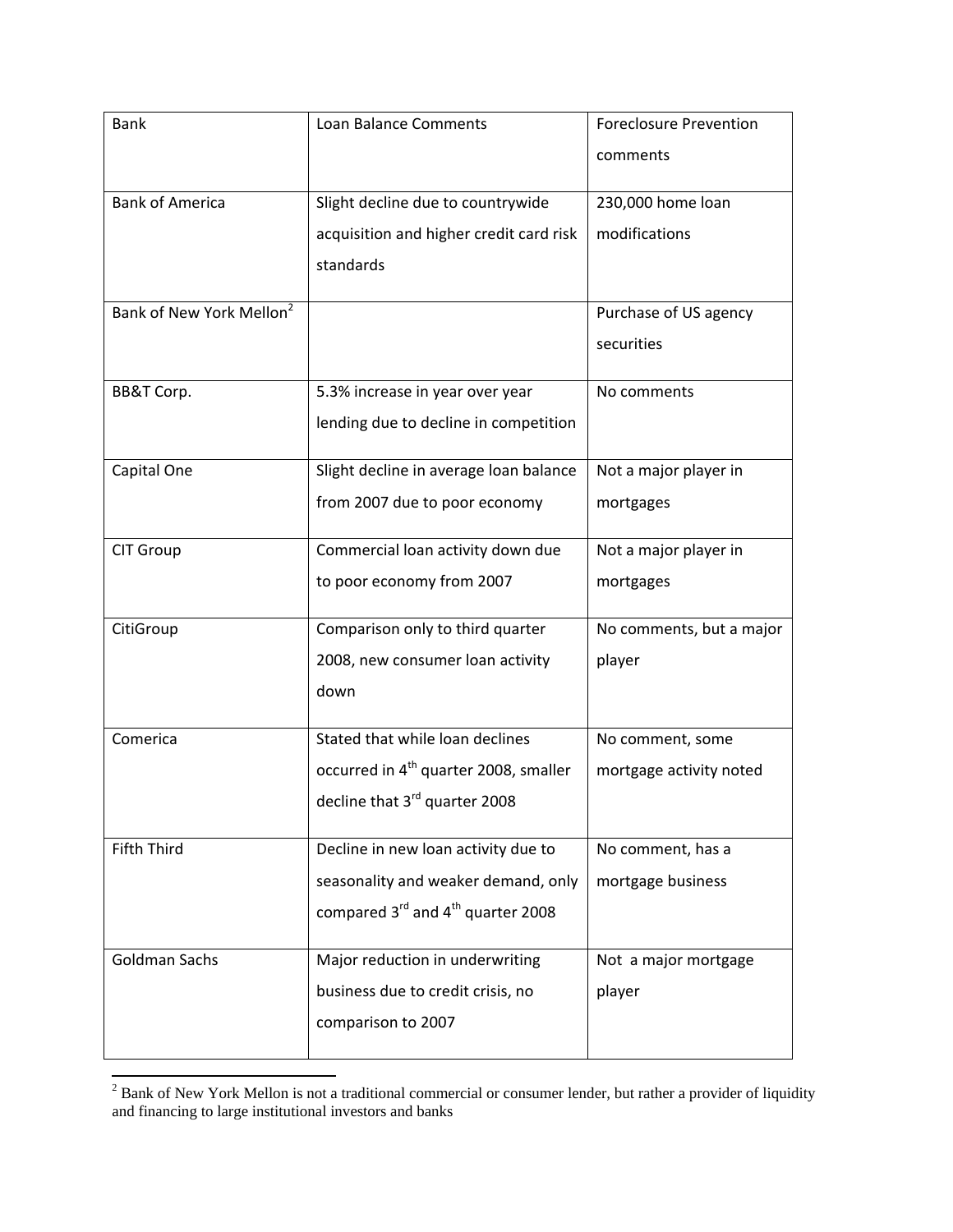| JP Morgan Chase         | Flat or no change in consumer                   | Homeownership effort        |
|-------------------------|-------------------------------------------------|-----------------------------|
|                         | lending, no comparison to 2007                  | expected to assist 400,000  |
|                         |                                                 | homeowners                  |
|                         |                                                 |                             |
| KeyCorp                 | Loan balances trended lower due to              | No comment, but is a        |
|                         | weaker demand and credit                        | mortgage player             |
|                         | tightening; no comparison to 2007               |                             |
| Marshall & Ilsley       | Small gain in consumer lending, no              | 90 day foreclosure          |
|                         | comparison to 2007                              | moratorium                  |
| Morgan Stanley          | Major decline in underwriting                   | Not a major mortgage        |
|                         | business and commercial loans                   | player                      |
|                         | comprised to 2007                               |                             |
| Northern Trust          | Explicitly states that company                  | Established a               |
|                         |                                                 |                             |
|                         | avoided subprime market; 21%                    | homeownership retention     |
|                         | increase in consumer lending from               | program                     |
|                         | 2007                                            |                             |
| <b>PNC Financial</b>    | Consumer lending is down, no                    | <b>Established Borrower</b> |
|                         | explicit comparison to 2007                     | Outreach Team               |
| <b>Region Financial</b> | Consumer lending down, no explicit              | Established a customer      |
|                         | comparison to 2007                              | assistance program          |
| State Street*           | Decline in activity due to poor                 |                             |
|                         | economy, no comparison to 2007                  |                             |
| SunTrust                | Mortgage activity declined from                 | No mention, but a           |
|                         | same period 2007                                | mortgage player             |
| U.S. Bancorp            | Consumer lending increased 6.4%                 | No mention, but a major     |
|                         | from $3^{rd}$ quarter 2008 to $4^{th}$ quarter; | mortgage player             |
|                         | no comparison to 2007                           |                             |
|                         |                                                 |                             |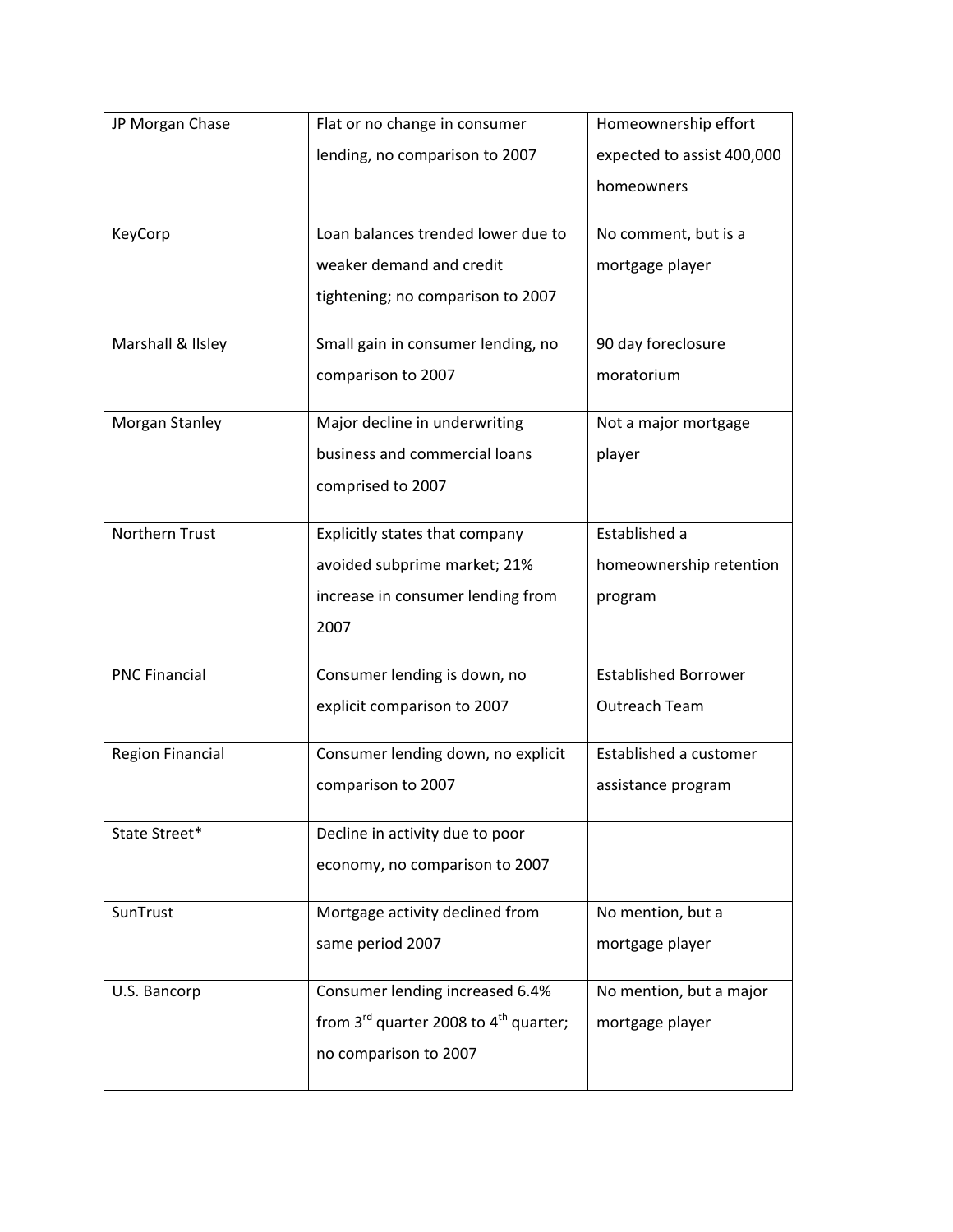| Wells Fargo | Extended \$75 billion in new credit | <b>Established homeowner</b> |
|-------------|-------------------------------------|------------------------------|
|             | (noted a three to one match on TARP | assistance program to        |
|             | investment); no comparison to 2007  | assist 500,000               |
|             |                                     | homeowners                   |
|             |                                     |                              |

The table illustrates several important elements of this part of the accountability and performance framework. Each bank responds in unique ways to the common questions posed by the US Treasury. Some banks, in particular Wells Fargo and Northern Trust, have explicitly chosen to state their aversion to state income loans, interest loans and other types of subprime mortgage market loans. This is likely to emphasize and signal to potential investors and regulators the banks soundness of decision making. Other banks, such as Citigroup, chose to avoid the question of their involvement in subprime or toxic assets and instead to focus on homeowner assistance programs in attempting to prevent "avoidable foreclosures". This was likely done to preempt congressional scrutiny and criticism of their use of TARP funds.

The Treasury did not explicitly ask the banks to prevent lending on a year over year basis but rather only for each month of the 4<sup>th</sup> quarter of 2008. This is in contrast to the UK treasury approach which explicitly placed in the bank recapitalization contracts that lending must be maintained at the 2007 level. In some cases, banks such as Northern Trust explicitly provided additional information comparing their new and total lending activity between calendar year 2007 and 2008. Most other banks, following the Treasury guidelines, provided no explicit comparison to the lending activity of 2007. It is a valid question whether lending activity in 2007 is a fair or relevant comparison under the current economic circumstances. However, it does provide an additional benchmark from which a comparison of the credit contraction can be compared. The comparison of the three months in 2008 or even 3<sup>rd</sup> versus  $4<sup>th</sup>$  quarter lending activity is fraught with seasonality challenges. Nevertheless, the performance framework question is the explicit choice of how bankers respond, or do not respond, to questions about lending activity. The answers to these questions by banks reveal much about their willingness to fully inform versus provide cover for their activities. It should be noted that GAO, in one of its monthly reports to congress, noted this problem of the appropriate relative comparison for lending activity to assess the success or failure of the TARP program.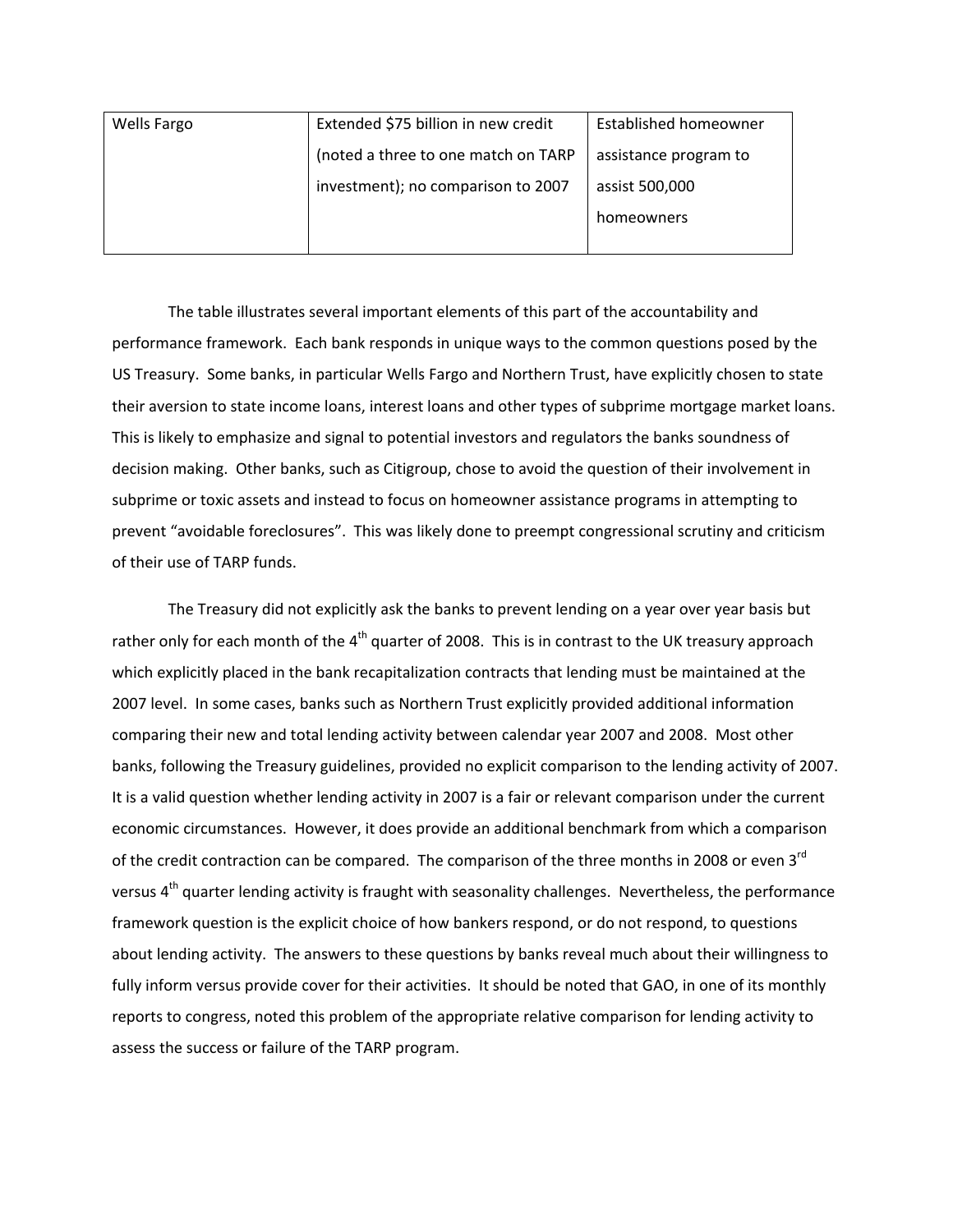The performance framework also involves the types of questions, the timeliness and the format upon which Treasury constructs its system. This part of the regime is subject to the oversight by the three bodies appointed or directed by congress including SIGTARP, GAO and the COP. There has been a continual back and forth between these bodies which has reshaped the accountability regime. In this case study, the Treasury's Office of Financial Stability (OFS) has been very flexible and adaptive to changes in the accountability regime. These changes included, perhaps most importantly, was the new snapshot report which allowed Treasury to begin to address the impact of TARP investments on lending activity. The timeliness of this snapshot reporting has been adjusted to a monthly basis which is more frequent than the current bank "call reports" that are reported to the U.S. Federal Reserve on a quarterly basis regarding lending activity.

Treasury's bailout and emergency fund programs have been severely tested in a performance measurement context. The accountability bodies have been highly critical of a basic lack of any real framework to assess and track performance over time. The current system could be said to be lacking validity, legitimacy and functionality from many perspectives. There is a general lack of established indicators for performance, very few stakeholder groups buy into whatever system f indicators does exist and given the lack of system it is unlikely that any functionality or benefits can be derived. This is contrast to the current Treasury system that is considered by many to be an effective and strong performance system. Yet, this was the system that failed to capture the biggest financial crisis since the Great Depression. Thus, a larger question is the long run impact of the assessment of the TARP program on the Treasury's goals, objectives and performance indicators in the departments required strategic plan and performance reporting. The impact of the financial crisis will be long lived. It would certainly seem that such a crisis would have an impact on the more standard, routine performance indicators that the department would use well after the crisis. The long run question is how a system that is extremely timely and dealing with the immediate events of the day, yet lacking in some basic performance management characteristics influence or impact a stable, highly functioning performance management system over time?

#### *UK Performance Measurement System and Bank Bailout Impact*

In the UK budgeting system, every three years, a comprehensive spending review is conducted which sets budget limits by department as well as the types of improvements in services that citizens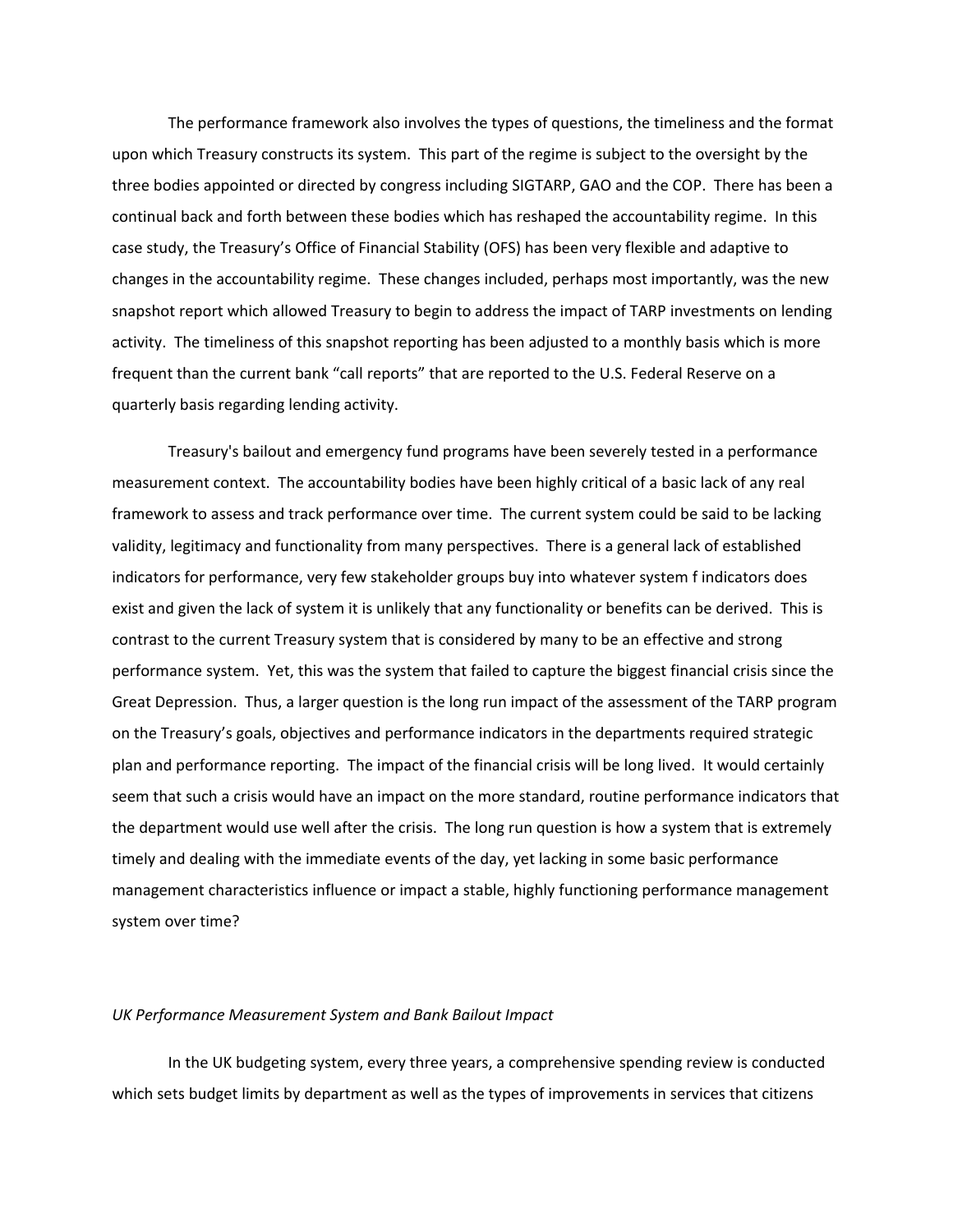can expect. The comprehensive spending review identifies twenty or thirty Public Service Agreements (PSA) which are government wide with one department taking the lead although several departments may be involved. Each PSA is underpinned by a single delivery agreement which may cross cutting departments and service delivery agencies and a set of performance indicators to measure progress, success and failure. After the PSA's and delivery agreements are finished, each department establishes strategic objectives related to their specific tasks.

The UK treasury agreed to a be the lead agency on a number of public service agreements (PSA's) for itself in the FY 2007 budget process (UK Treasury, 2007). The original FY 2007 PSA's included elements around fairness and opportunity for all, a better quality of life, stronger communities and a more secure environment. In the FY 2009 budget, a new underpinning PSA, led by the UK Treasury, was added that was termed, "helping people and business through the downturn sooner and stronger". In essence, the government was making the case that its policy and interventions would alleviate the downturn conditions sooner and at a faster pace than if the marketplace had been left to its own whims.

The UK Treasury, as part of the Comprehensive Spending Review of FY 2007, also established several department al strategic objectives (DSO). One of the DSO's was entitled, "Ensuring high levels of economic growth, well being and prosperity for all." Under this DSO was a sub‐objective which referred to "fair, stable and efficient financial markets". No specific performance measures were identified under this sub‐objective, rather it was stated they would conduct a benchmarking exercise to compare UK financial market stability against international stability standards. Tied to this objective was another element related to financial regulation. The UK government has adopted a platform known as the "Better Regulation" scheme. The government's goal is multifaceted but includes several performance measurement targets. One target is to reduce administrative burden on companies as assessed through a 25 percent reduction in administrative costs by 2010. This goal would apply financial regulation and be taken up by the UK Treasury.

In the spring and fall of each year following the comprehensive spending review, the UK Treasury is required to provide regarding its actual performance relative to the standards, targets and indicators et in the departments strategic objectives document. In the December 2008 report, the Treasury updated its progress on performance. There were two items identified as "not assessed" in the fall performance report. The first item was the international benchmarking comparison of the UK banking system. The second indicator was an international comparison of the competiveness environment for financial services between the UK and the rest of the world. Again, one numeric target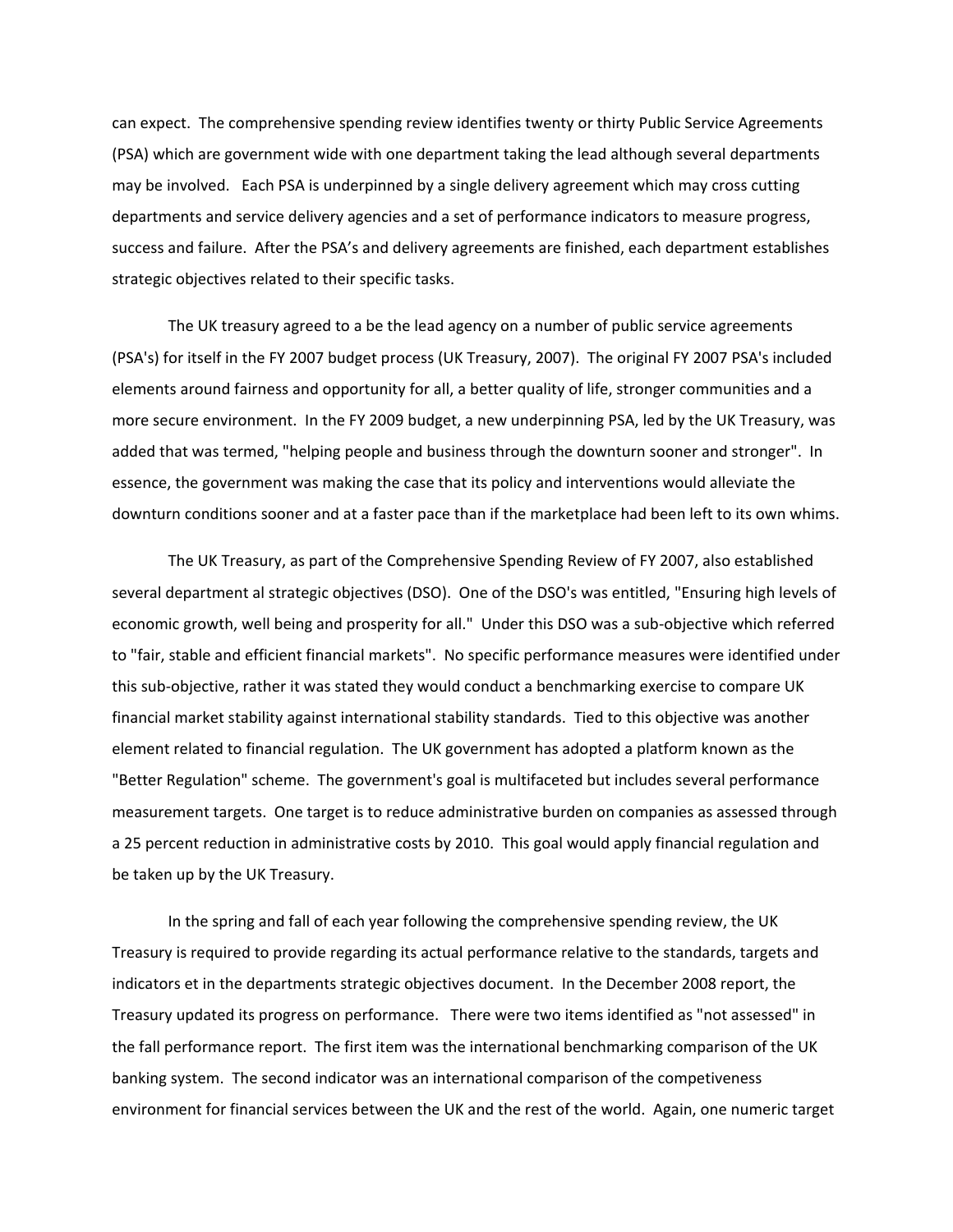was specified as a 25 percent reduction in the administrative cost burden on financial services and banking firms.

In the UK's FY 2009 budget, which was submitted in the spring of 2009, a set of new national priorities had emerged. Chapter three of the budget is entitled financial stability. This chapter is noticeably absent from previous budgets. In fact, prior to FY 2009, the governments general national priorities, as expressed in the annual budget, had not altered over the past few years. It is noteworthy in the FY 2009, the UK government has laid out aggressive plans for making changes to the financial system but no evidence based measures were introduced in the budget. Thus, it appears that the government had not backed away or changed its publically stated indicators related to financial regulation in the comprehensive spending review and had not introduced new measures or indicators related to the national priority of financial stability. Given the early date, it is possible that such measures will be forthcoming.

Using Bouckaert and Halligans framework, the UK Treasury performance management system exhibited several characteristics. Unlike the US system, the UK system seemed somewhat deficient in terms of actual performance indicators. The system did have a clear set of goals and objectives which lended itself to a degree of validity but was lacking some of the various possible indicators. The one indicator it did possess was related to reducing the burden of red tape or administrative regulation on the financial sector. Certainly, The UK system did possess a degree of legitimacy in was considered by many as a leading example of advanced performance management. Finally, the system was functional in that the UK was considered to be a leading global finance center and reducing administrative burden and enhancing competitiveness would have been a very beneficial goal in general. However, it must also be stated, that in terms of other parts of the UK performance management system, the UK Treasury had a fairly weak and deficient system which lacked many performance indicators. Certainly, other countries, such as the USA, had identified potential measures and therefore the UK could have adopted or adapted from these systems. This lack of indicators is curious especially given the role of the UK Treasury in monitoring the overall government's performance management system. In Bouckaert's 1993 framework, the UK Treasury system would be described as a symbolic system. In this context, it is a system that stakeholders buy into, but lacks any real or valid measures and does not ultimately provide a great deal of widespread benefits. Given its strengths and weaknesses, this system would be tested and challenged as the events of the fall of 2008 unfolded.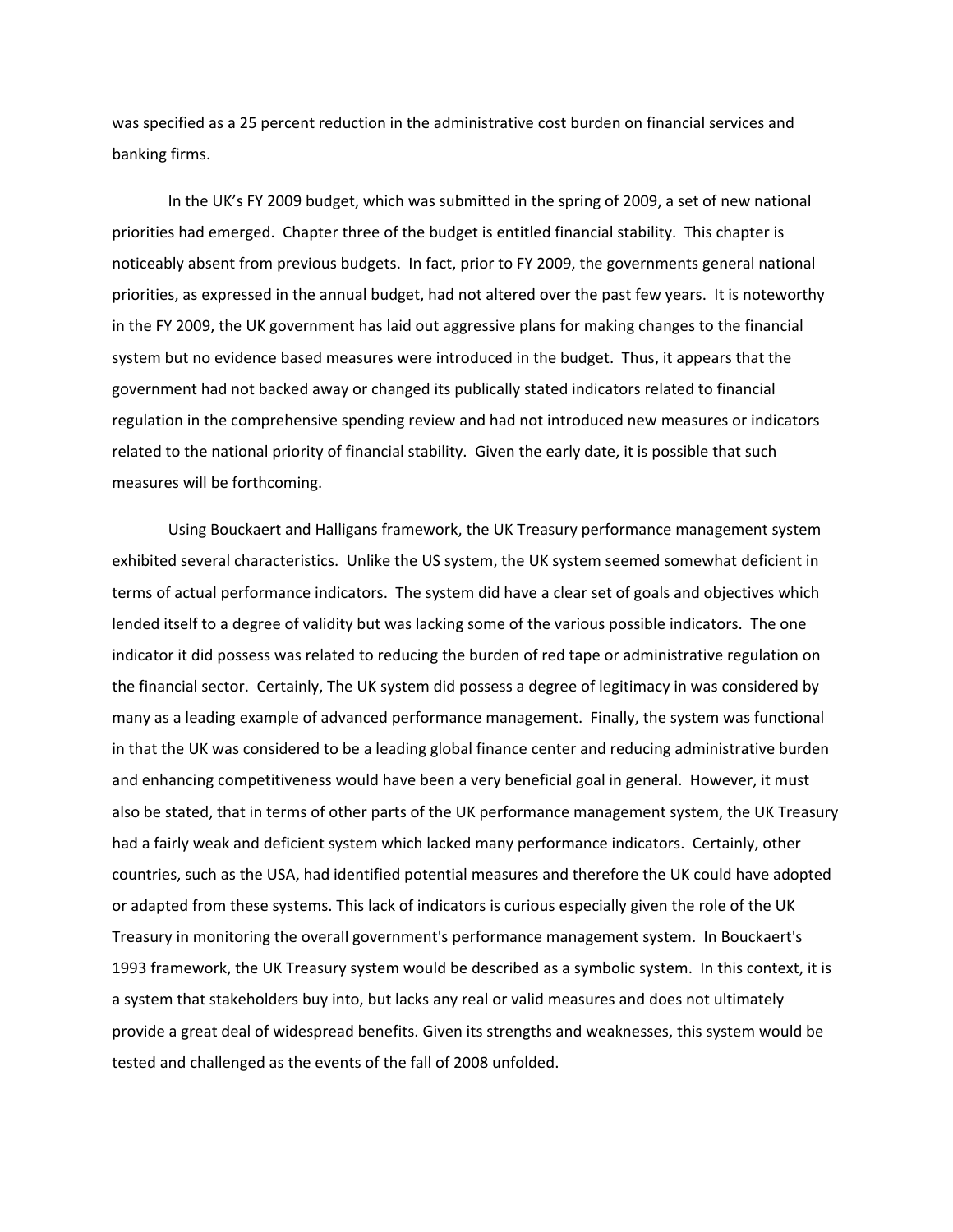## *UK Bank Bailout and Performance Redefined*

The UK Bank bailout was handled differently than in the US case. A third party, partially at arm's length from the central government, the United Kingdom Financial investments Corp. (UKFI) was created to handle the bailout funds and investments. Thus, questions of performance in the context of the bailout have to be addressed via this body which was directly reportable to the UK Treasury. A framework document was required to establish the relationship between the UK Treasury and the UK financial Investments Corporation as well as the relationship between the UKFI and the bank of which it owned stock. The main UKFI strategic challenge is the unwinding of the government's ownership of bank assets in a fashion that achieves the objectives as stated in the framework document. These objectives included: 1) UK Treasury should not be a permanent investor, 2) maintain financial stability, 3) promoting competition in the UK financial sector. The UKFI tactical approach was to maintain active engagement with the corporate boards it oversees, vote on corporate governance issues where appropriate and regularly report back to UK Treasury on progress and performance.

In a numeric or quantitative sense, it is difficult to assess the actual targets upon which UKFI should be evaluated. None of these types of targets are specified in the framework document which raises important questions. For example, will UKFI management seek to maximize taxpayer return or will it seek to maintain financial stability which may imply a much lower return for taxpayers. These questions were raised as the UKFI proposed selling convertible 3 year bonds as a form in which to disengage from its ownership positions of the financial institutions. These convertible bonds will provide a quick return on investment for the taxpayer. However, if at the end of three years, the bonds are not payable to the investor, the government and UKL Treasury could be forced to buy them back at great expense to the taxpayer. These same challenges face the US treasury as it will attempt to unwind its positions in US banks over time.

On May 1, 2009, the UK parliament issued a report which was highly critical of the UKFI structural arrangement and framework document with UK Treasury. The main complaint was that it was not independent enough of UK Treasury and would be therefore allow for government interference in the business of banking. This raises an accountability question. One structural mechanism would seem to be to form these organizations in a manner which prevented any conflict of interest or interference type problems to occur via the very nature of the organizational structure. In this case, ensuring that the UKFI was an independently run agency that would be at arm's length from Treasury.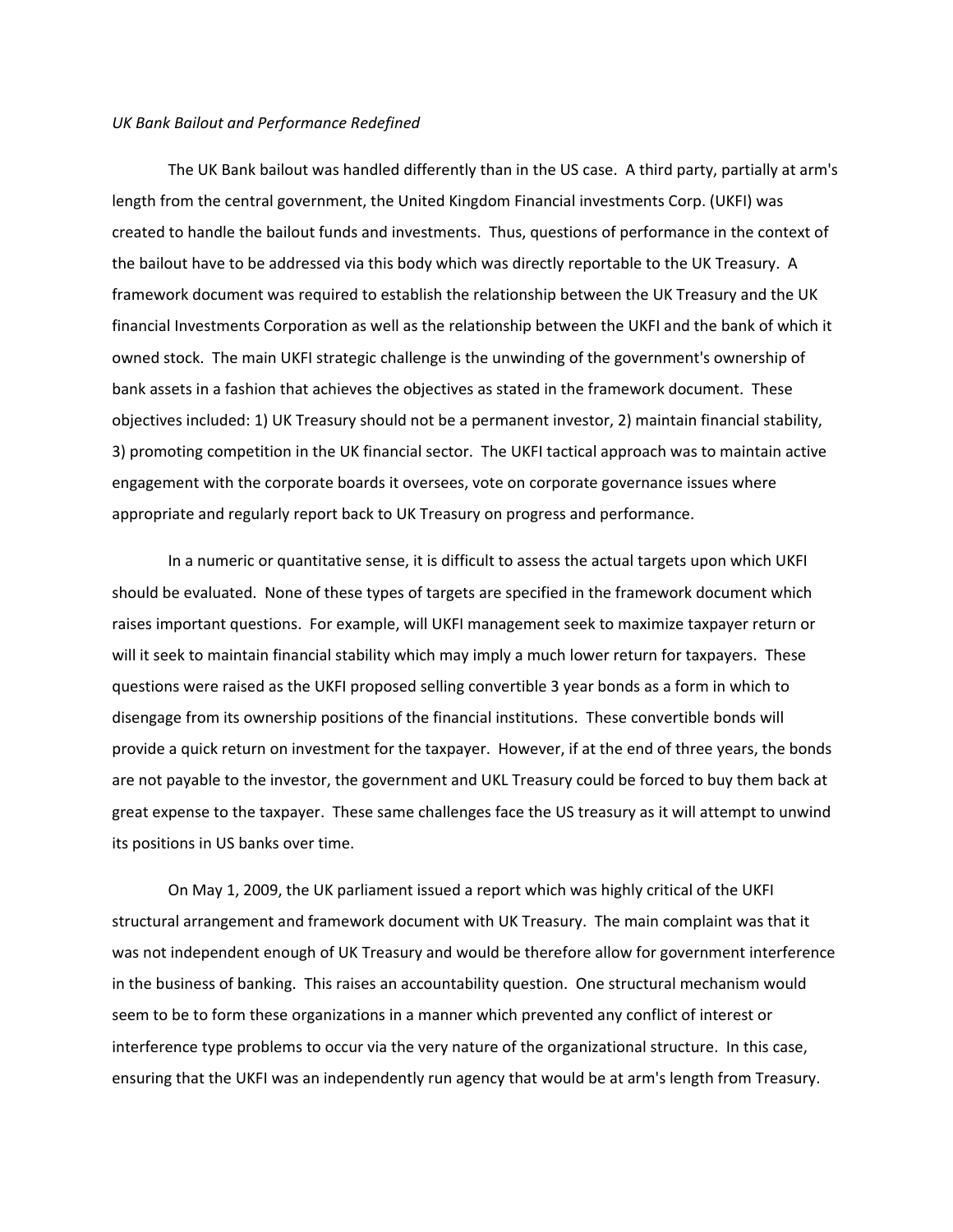Another option would be the high level of ownership and control by UK Treasury via UKFI with a strong accountability and reporting element as a check and balance over ministerial authority.

According to the UKFI, the main metric by which they should be held accountable to was the return of the taxpayer's money in a timely fashion. Unlike in the US situation, possibly because of the limited number of institutions involved, the parliament did not question where the money was going or it was being used. The main questions centered on the role of the UK Treasury in running or managing the banking system vis‐a‐via the UKFI. The UK Treasury had stated a metric, in the contract with the bank bailout recipients, that lending would return to the CY 2007 levels. This type of metric was not given in the US bank bailout situation.

In a more macroeconomic context, the UK also has three key performance and accountability bodies have been tracking the overall economic situation with regard to the government's actions including the British Bankers Association, the UK Treasury Lending Panel and the Bank of England. One element of reporting and accountability was the UK Treasury's startup of a lending panel which is directly tied to the Bank of England. The panel was established with officials from UK Treasury, Bank of England and the Department for Business Enterprise. The goal of this panel was to determine was to determine credit access and cost to both consumers and businesses. Performance reporting for the Panel is via the Bank of England's monthly lending report (Bank of England, 2009). This report also does not break out lending for individual institutions. This lending report began in April of 2009. In the first report, it was noted that business lending had fallen significantly from 2008 levels. The report also notes that mortgage and remortgage lending has fallen to its lowest level since 1988. Unlike the US treasury reporting, the Bank of England has explicitly addressed the issue of trying to sort out whether lending is fallen due to demand reductions or supply constraints. This is critical to assessing the claims and justifications of the banking sector that it is a reduction in demand that is leading to a falloff in lending and is out of their control. The bank report also notes that tightening credit standards may be responsible for the falloff in demand rather than voluntary reductions by consumers. It has stated that it will rely on other reporting tools to ensure this is not the case. Again, the US Treasury has not attempted to provide a clear cut set of protocols for addressing these issues. The Bank of England report notes that the evidence is mixed regarding supply and demand factors in the credit situation. For example, with regards to mortgages, the report states that "it may be that part of the apparent weakness of mortgage demand perceived by lenders reflects constraints in loan supply" (Bank of England, pg. 13, 2009).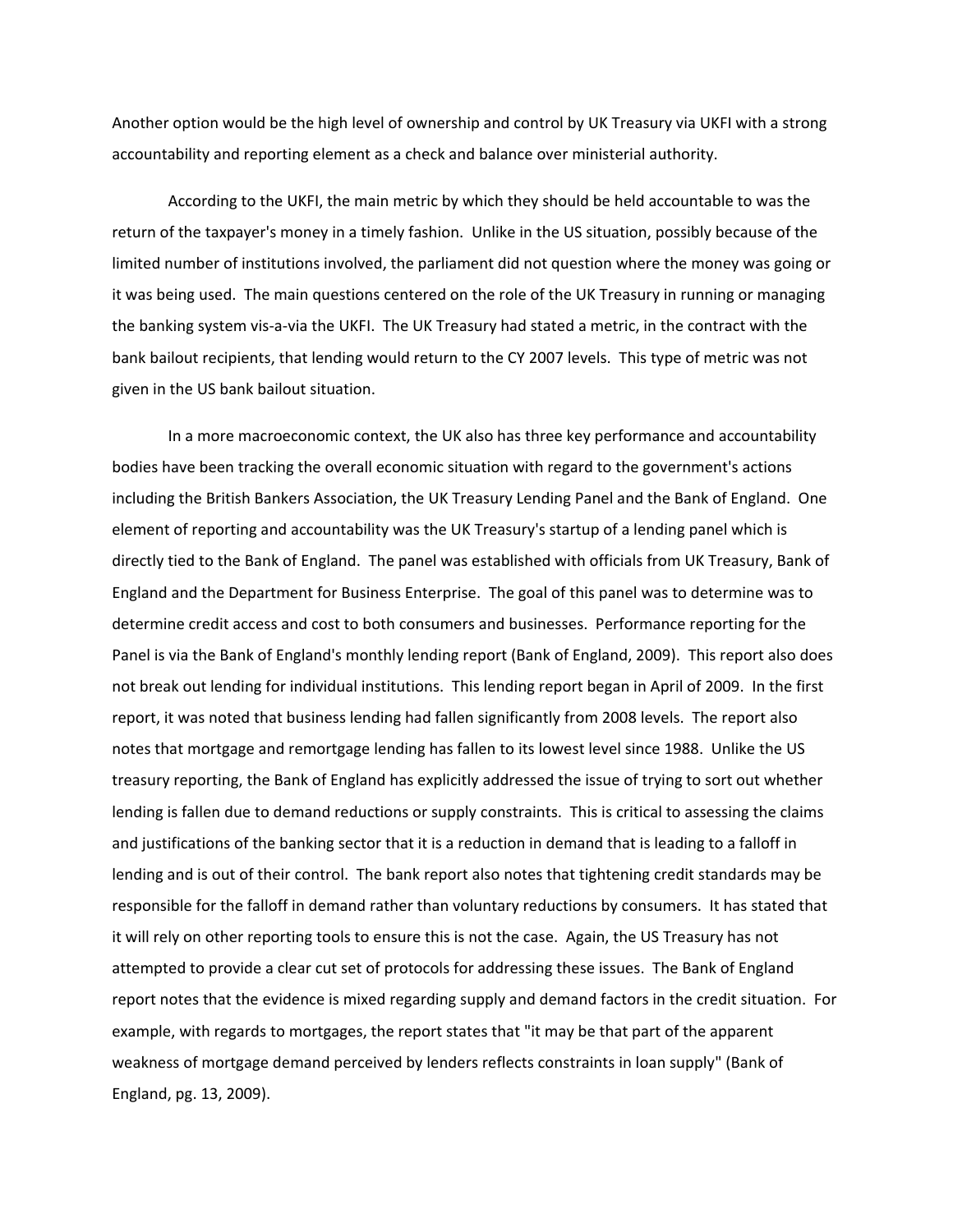The British Bankers Association, via their website, also provided some degree of accountability and performance reporting by reporting on overall bank lending (BBA, Feb 2009). It is important to note that they did not report on an individual bank basis but rather for the entire MBBG membership. This makes it impossible from this information to assess the degree of lending compliance by the banks that have taken part in the Bank Recapitalisation Scheme (BRS). They report that mortgage and remortgage lending was down over 30 percent from activity levels in February 2008. This was also true for consumer credit lending which was down 12 percent from the previous year and the same was true for business lending. Thus, it would appear that at least in aggregate, banks were not able to maintain lending levels at their 2007 previous highs. In the narrative of the report, the justification for these lower lending levels is that demand for credit has fallen with the recession.

The UK approach has relied on third parties to provide much of the data regarding bank activity and use of the bailout funds. In these cases, one nonprofit association, the British Bankers Association and in the second a government institution, the Bank of England has reported on lending activity. It cannot be denied that bank lending has actually fallen in the UK despite the government agreements with the bailout banks. At the same the rationale or justification for these lending declines appears to come with mixed signals as to whether banks can actually control such activity levels. This approach, with much of the accountability reporting coming from third parties, stands in contrast to the US approach. The US approach relies much more heavily on the reporting of lending activity by the financial institutions themselves. This allows for individual identification of the lending activity of any given firm.

In terms of accountability and performance, the UKFI is in a unique situation compared to the US bank bailout or even other countries. It is designed to be at arm's length from the UK government and UK Treasury in order that professional expertise and management will guide decision making rather than politics. The long term goal of the UKFI is to return tax payer money and ensure that the banking system remains in private hands (UKFI website, 2009). There is less debate or discussion in Britain regarding the overall level of lending, although banks have promised to maintain 2007 lending levels. Certainly, the level of scrutiny and transparent reporting in the US is absent in the UK plan. The UKFI has not been required at this time to provide extensive reporting on its own activities, internal controls or decisions it has made regarding the UK governments investments. A review of their website found only as publication regarding the framework document between the UK Treasury and the UKFI.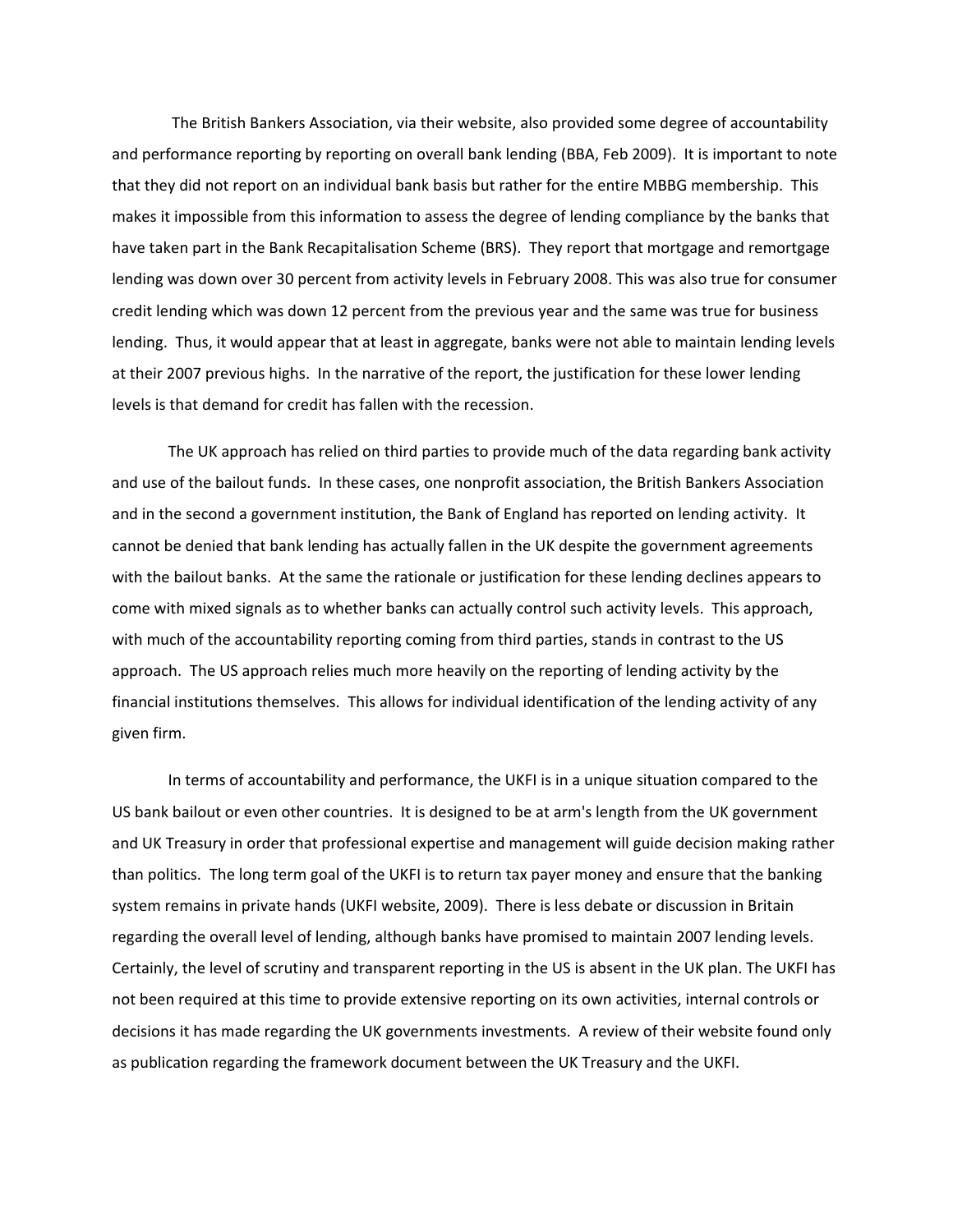The UK's emergency funds programs lack the degree of accountability bodies established in the United States. However, the system being developed to track performance of the UK bailout program may actually be more valid, legitimate and functional than the current UK Treasury traditional performance management system. Again, the question will what long run impact will this new, temporary set of indicators have on the long run functioning of the mainstream system. From the standpoint of the dynamics of a performance management system and performance regime, one of the key questions will be what changes are observed in the DSO's and indicators over time. Given the criticisms facing financial regulators and their role in the current economic crisis, a question must be raided as to whether these same benchmarking exercise and reductions in regulatory burden are the type of policy direction that will be followed particularly in the UK and US.

## *US and UK Bank Bailouts: A Comparative Performance Analysis*

The UK and US bank bailout plans have engendered very different approaches to accountability and performance indicators. These different approaches, given the same type of policy program being implemented, may teach us something about the how performance management systems respond and change over time. What is evident to date, each country has embarked on adopting new performance indicators and accountability systems, on a parallel track, for the bailout funds while still currently maintaining their traditional performance management systems. The question becomes how will these tow systems interact and what will be the long term implications.

The US Treasury performance management system, nearly a decade and a half old, is based on a very logical based framework with goals, objectives and performance indicators. These different elements align very well in accordance with much of the literature on the performance measurement topic. Indicators such as bank capitalization and bank soundness in the CAMEL system were used by Treasury agencies such as the Office of the Comptroller of the Currency and Office of Thrift Supervision. These systems were given a strong evaluation by the Office of Management and Budget. Thus, this system, using the Bouckaert and Halligan framework for assessment, is valid and has a strong legitimacy factor among many stakeholders and is functional to a point. Despite all of these conditions, the U.S. banking system underwent a nearly cataclysmic failure second only to the Great Depression. How could such events occur if the performance management system was working?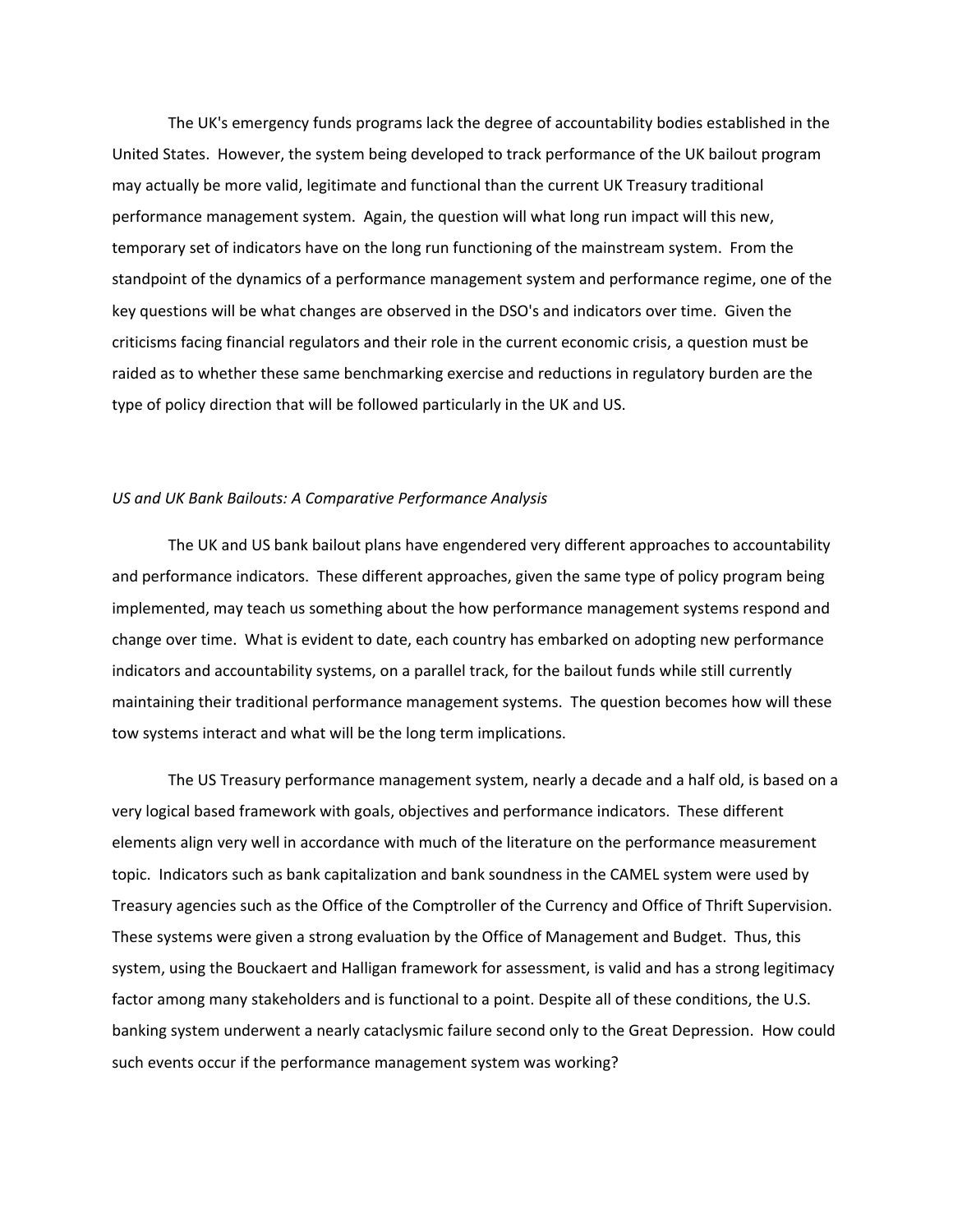The UK Treasury performance management system was actually less developed and had fewer performance indicators present than the US Treasury performance system. The UK system appeared to be far more focused on determining actions that will reduce regulatory burdens. There were no specific measures related to bank capitalization for example. This is likely due to the heavy emphasis placed in the City of London to maintain and enhance the UK's global competiveness in the financial services industry. The UK experienced an equal if not greater collapse in its financial sector. The UK system was at least partially valid if perhaps incomplete, had strong legitimacy among government and industry and again was partially functional under normal economic conditions. However, the same questions raised in the U.S. system can be asked of the UK system. This is particularly crucial given the high regard given by many to the overall British government approach to performance management and governance.

In a comparative framework, the US and UK Treasuries present us with some interesting information. Given the failure of both performance management systems to capture the potential problems facing the financial industry, important questions about the efficacy of such systems must be raised. The two countries had very different approaches to performance measurement and financial regulation. Therefore, it would appear that larger and deeper problems exist within the structure of these governments. At a minimum, calls are needed for a complete examination of the performance management frameworks used in the two countries. To date, accountability bodies have focused on performance indicators for the emergency bank programs that now exist; however, little effort has been put forward to examine the long run performance management frameworks used by the two countries. Surely, this question must become more prevalent as the emergency situation begins to recede.

Another question that must be raised is the ability of two seemingly well constructed performance management systems too fail. Perhaps more attention must be paid to the potential of performance management systems to avoid catastrophic failure as opposed to simply managing the routine marginal questions of the day. The tow national Treasuries appeared to have well functioning performance management systems that met much of the criteria expected in the literature. Yet, at the end of the day they failed in very large and important ways. A new criterion for assessing performance indicators may be robustness to so called "black swan" events (Taleb, 2007). These are events that only occur on an infrequent basis but have a potentially massive impact on communities and society.

Related to the question of robustness to extreme events is the ability of performance management systems to garner real time relevant data to decision makers. Many systems are scaled for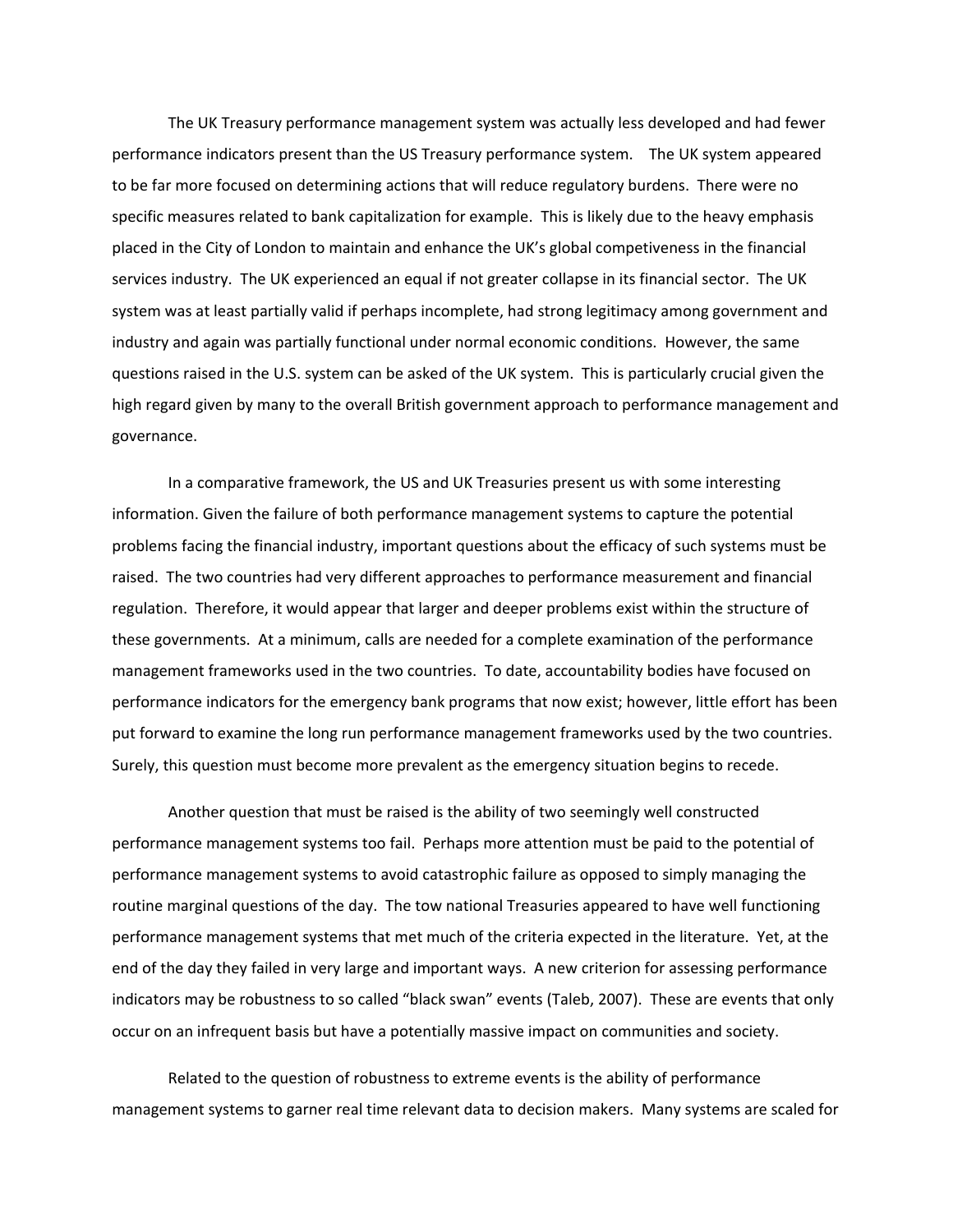annual reporting. While useful in some context, this may be inappropriate for extreme event situations where real time information is required. Again, timeliness may be another criterion that needs to be added to the assessment toolbox.

#### **Conclusion**

The financial crisis that began in the spring of 2008 and exploded in 2009 has led to unprecedented government intervention in the financial services marketplace and across the entire spectrum of the economy. Enormous sums of money, totaling into the trillions of dollars and billions of pounds, is being expended in an effort to achieve financial stability, secure home ownership and many other goals and objectives, some better specified than others. In such an environment, public sector accountability for such funds and behavior takes on a new level of importance.

To date, the current public performance management literature has been more focused on snapshots and static understandings of such systems as opposed to their changes and evolution over time. The dynamics of performance management, which has been addressed for example by Christopher Pollitt, is an important gap in the knowledge base. This paper has attempted to begin to understand some of those dynamics. A major financial crisis presents an opportunity to examine both current and future performance management system changes and advance the state of knowledge.

The US and UK governments were well recognized for having advanced performance management frameworks. This is evident in the level of detail and careful linking of goals, objectives and performance indicators across the two systems. At the same time, these well functioning and well structured systems failed to prepare or assist decision makers in mitigating one of the biggest financial calamities in global history. This raises serious questions about the future and evolution of the current performance management frameworks employed by the US and UK Treasuries.

The current emergency financial efforts by the governments are being scrutinized and performance indicators are being debated and developed for these emergency funds. However, long run questions remain as to the impact of these temporary measures on the overall performance management frameworks of the two governments. Will robustness and timeliness playa more important role in future systems for example? Understanding these questions will advance the state of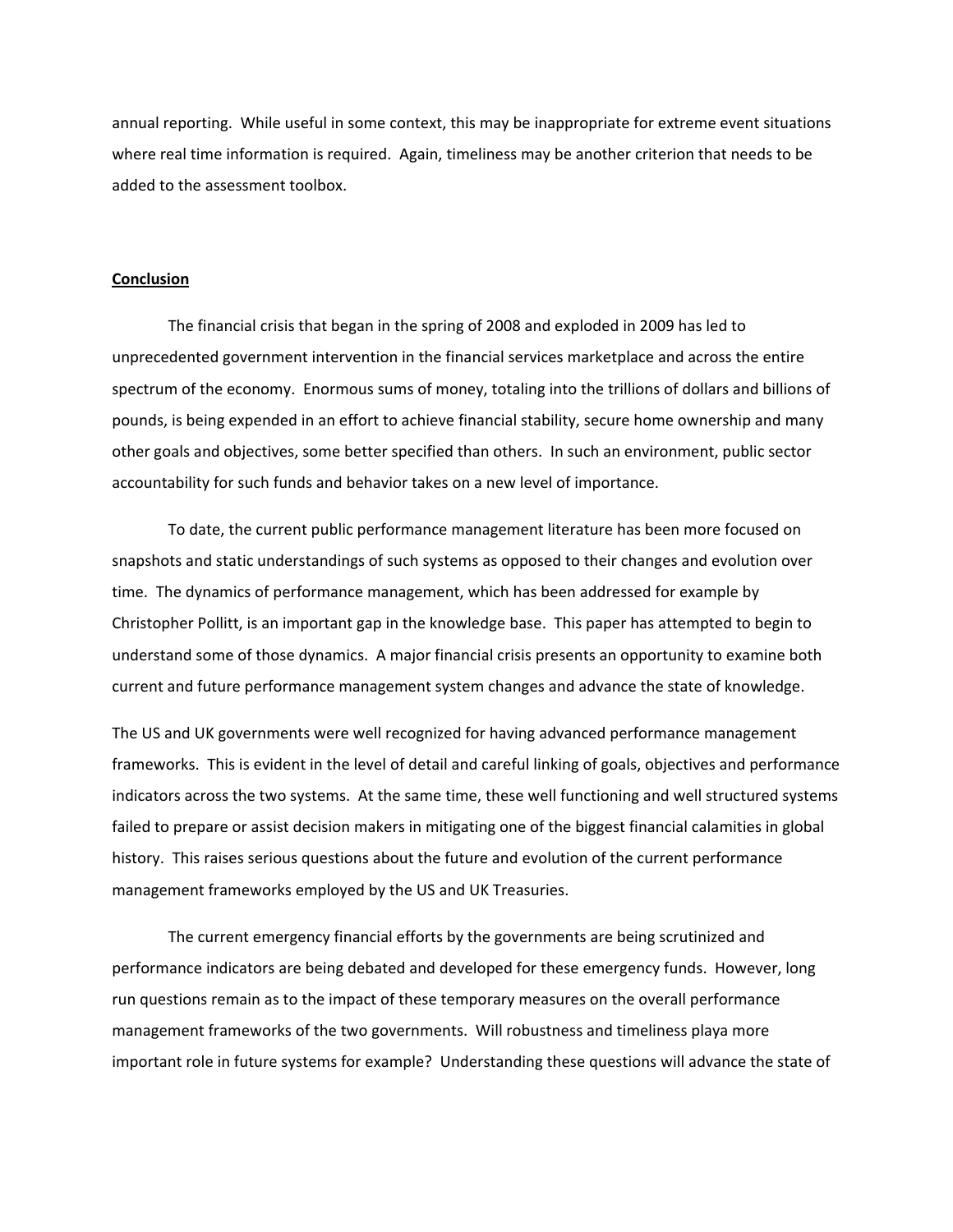knowledge in the performance management filed concerning the dynamics of such systems over time and their responses to critical and extreme events.

Admittedly, this research is in the initial stages of understanding the changes in the two countries performance management systems. Over time, it will become clearer as to what long term changes will be put in place. However, the benefit of this research is to capture the initial movements and struggles over redefining and understanding the role and use of performance indicators in national Treasuries and financial regulation in light of the crisis. Future research efforts should focus on assessing changes in the UK and US Treasuries performance management systems as the financial crisis and emergency fades. Are long term changes evident in such systems? Also, interviews and field research could enhance secondary analysis of documents regarding the use, usefulness and changes in the performance frameworks. In the US context for example, there is a performance indicator financial regulator working group that could be a target for interviews and follow up work.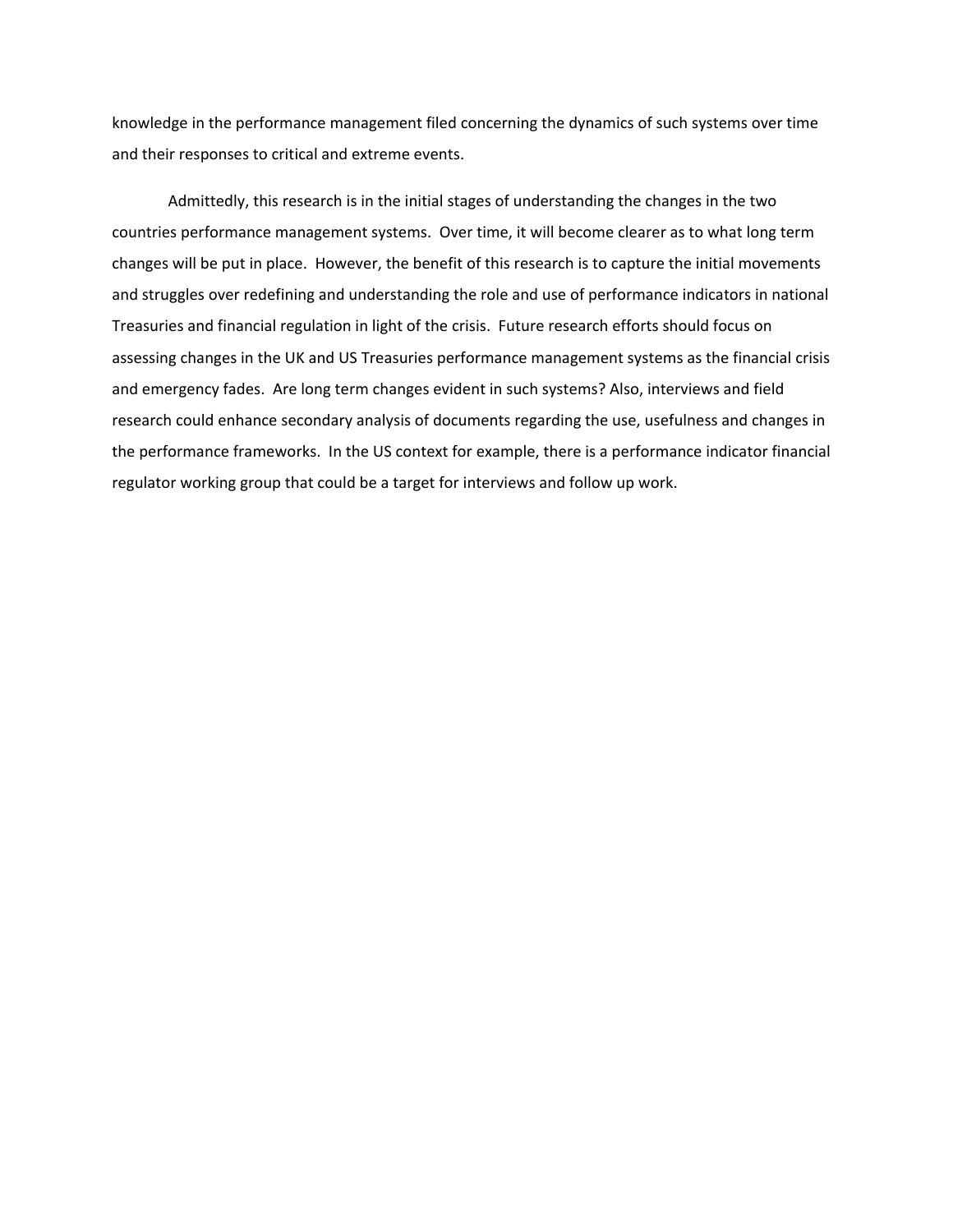# **Bibliography**

Bank of England. Trends in Lending Report.

http://www.bankofengland.co.uk/publications/other/monetary/trendsinlending.htm

Bouckaert, G. (1993) "Measurement and Meaningful Management", *Public Productivity and Management Review*, 17(1).

Bouckaert, G. and John Halligan. Managing Performance. Routledge, Oxford, England 2008.

- British Bankers Association. http://www.bba.org.uk/bba/jsp/polopoly.jsp?d=145&a=15571&view=print . Accessed on March 12, 2009.
- Congressional Oversight Panel. "TARP Oversight: A Six Month Update". March 31, 2009. http://cop.senate.gov/hearings/index.cfm
- Congressional Oversight Panel. "Questions about the \$700 Billion Emergency Economic Stabilization Funds". Dec. 12th, 2008.http://cop.senate.gov/hearings/index.cfm
- Financial Stability Oversight Board. "Quarterly Report to Congress" April 24th, 2009, www.financialstability.gov.
- Financial Stability Oversight Board. "First Quarterly Report to Congress" December 31st, 2009, www.financialstability.gov.\
- Government Accountability Office. "Additional Actions Needed to Ensure Integrity, Accountability and Transparency". GAO 09‐266T December 10, 2008.
- Government Accountability Office. "Status of Efforts to Address Transparency and accountability Issues". GAO 09‐296, January 30, 2009.
- Government Accountability Office. "Status of Efforts to Address Transparency and accountability Issues". GAO 09‐504, March 31, 2009.

Pollitt, Christopher. Time, Policy and Management. Oxford University Press, Oxford, England, 2008.

Pollitt, Christopher. "Performance Indicators: A Logic of Escalation". European Group of public Administration Study Group II, Netherlands 2008, http://soc.kuleuven.be/io/egpa/qual/Rotterdam/Rotterdam%20abstracts%20and%20papers.htm